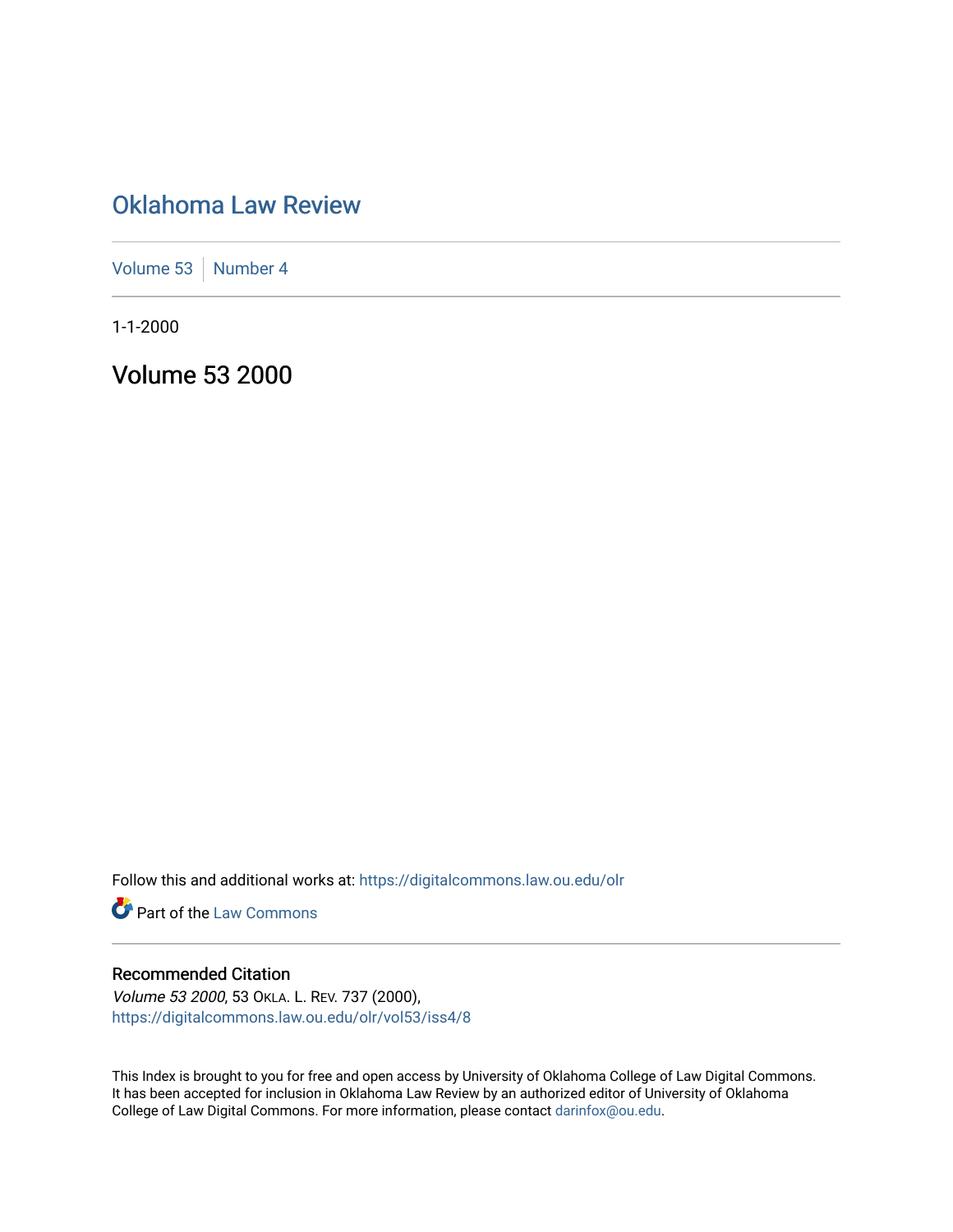# **OKLAHOMA LAW REVIEW**

EDITED BY THE COLLEGE OF LAW THE UNIVERSITY OF OKLAHOMA

> **VOLUME 53** 2000

Published by University of Oklahoma College of Law Digital Commons, 2000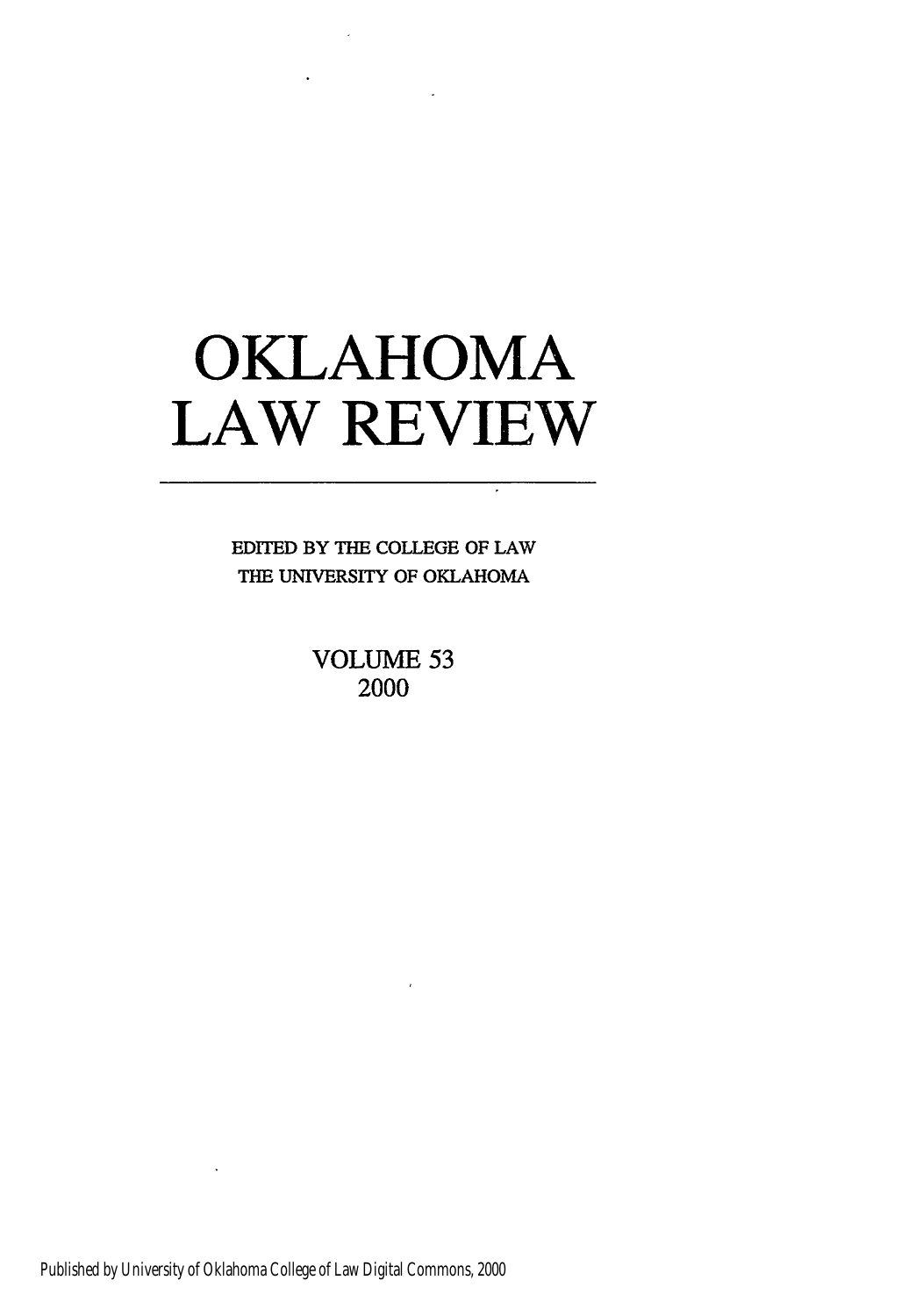#### VOLUME 53

| Index to Authors — Comments & Notes $\dots \dots \dots \dots \dots \dots$ 742 |  |
|-------------------------------------------------------------------------------|--|
|                                                                               |  |
|                                                                               |  |

*Copyright 2001 by the Oklahoma Law Review Manufactured in the United States of America*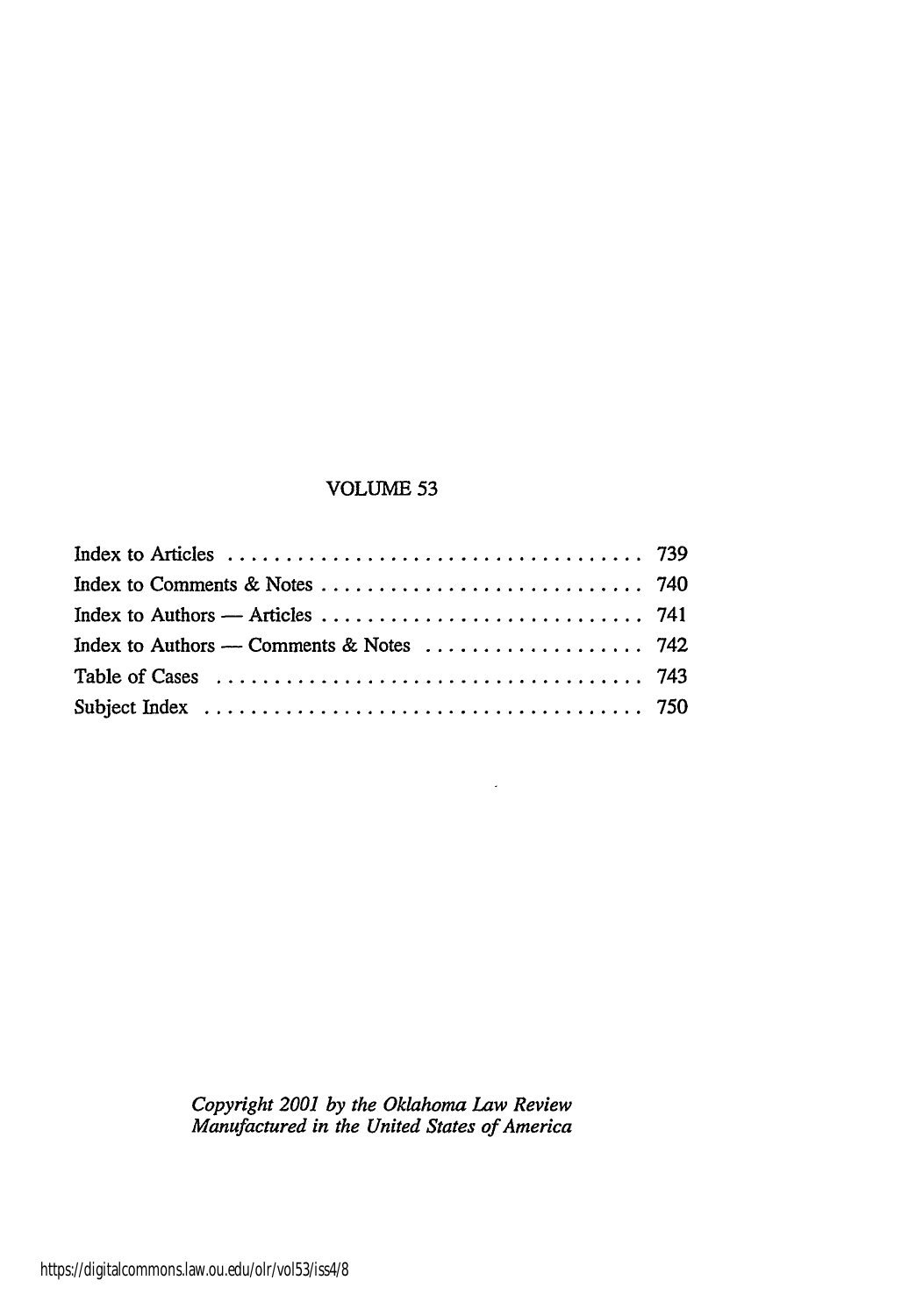#### **INDEX** TO ARTICLES

- Abortions of the Parental Prerogatives of Unwed Natural Fathers: Deterring Lost Paternity. *Jeffrey A. Parness*
- The Arbitrary Path of **Due** Process. *Hary F. Tepker, Jr.*
- Discrimination After Death. *Mark E. Wojcik*
- Essay: The Risks of Going Non-GMO. *Drew L Kershen*
- Essay: What Price Paternity? *Katheleen* **Guzman 77**
- The Majority Opinion as the Social Construction of Reality: The Supreme **Court** and Prison Rules. *James E. Robertson*
- Modem Liability Rules and Policies Regarding College Student Alcohol Injuries: Reducing High-Risk Alcohol Use Through Norms of Shared Responsibility And Environmental Management. *Peter F. Lake & Joel C. Epstein*
- 345 Prejudice to the Nth Degree: The 35 Introduction of Uncharged Misconduct Admissible Only Against a Co-defendant **at** a Megatrial. *Edward J. Im-***197** *winkelried* Pro Bono Publico in Oklahoma: Time for 527 **389** Change. *Judith L Maute* Studying Repeated History: Remarks at  $\mathbf{I}$ **631** the Ground Breaking Renovations to the **OU** Law School, **1999.** *Robert H. Henry* There is a Method(ology) to This Mad-223 ness: A Review and Analysis of Feed-**161** back in the Clinical Process. *Victor M. Goode* Thinking the Unthinkable: Recasting the 11 Presumption of *Edwards v. Arizona.* **611** *Eugene L Shapiro* Title IX: The Monitoring of Private Ath-57 letic Donations. *Travis T. Tygart*

739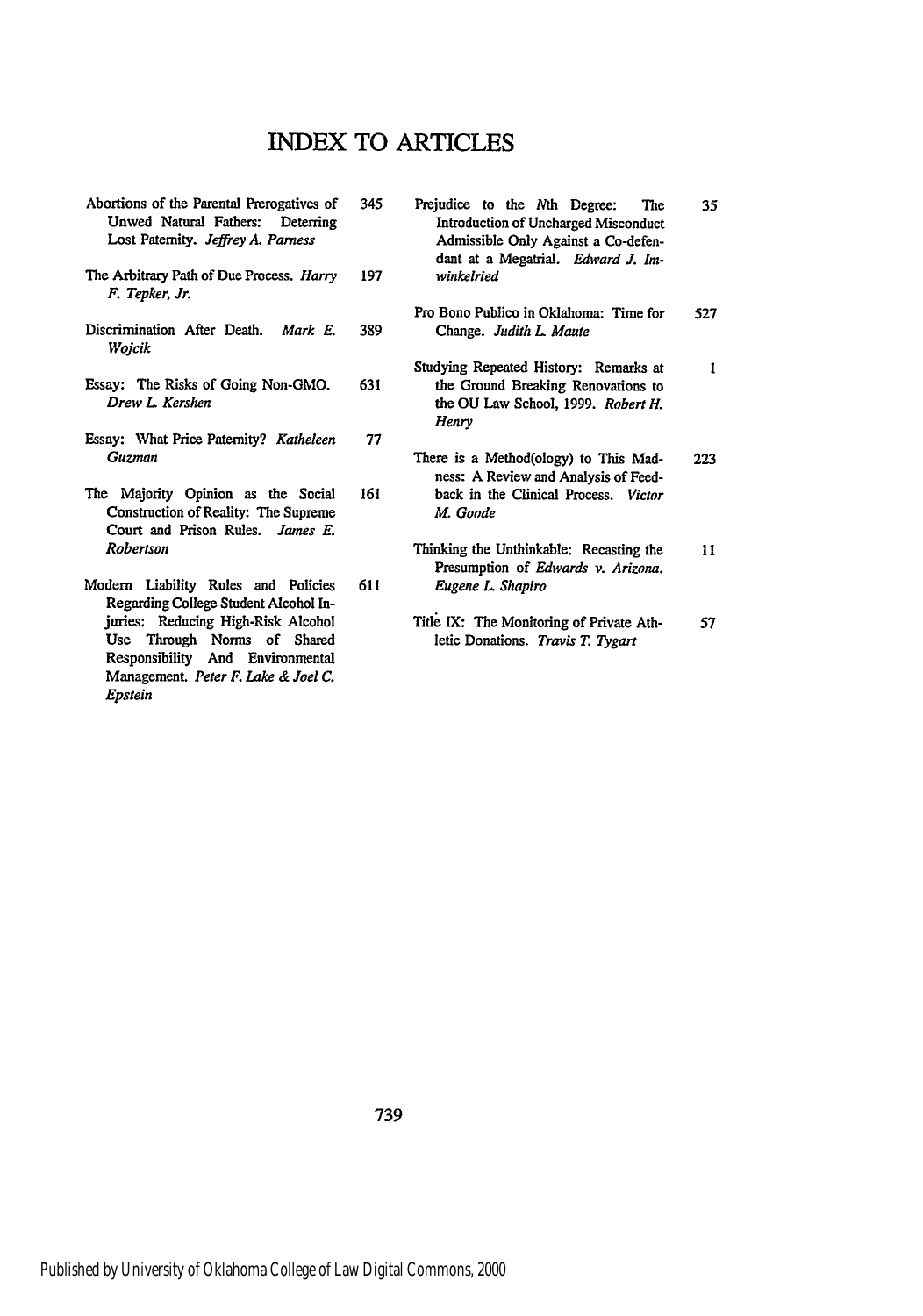## INDEX TO **COMMENTS & NOTES**

**281**

- Arbitration: Arbitration in the 21st Century: Where We've Been, Where We're Going. *Todd Baker* (c)
- Census 2000: **Why** the Majority in *Department of Commerce v. United States House ofRepresentatives* Was Conect in Rejecting Statistical Sampling. *Angela D. Kelley* (n) 487
- Constitutional Law: *Ethics Commission v. Keating:* The Oklahoma Supreme Court Defies the Constitutional Mandate of the People and Clips the Commission's Wings. *Sean Paul Rieger (n)*
- Constitutional Law: *Hutchins v. District of Columbia:* The Constitutional Dilemma over Junvenile Curfews. *William L Foreman* (n)
- Constitutional **Law:** *United States v. Balsys* Setting a Boundary for the Self-Incrimination Clause. *Melinda S. Blackman* (n)
- Criminal Procedure: Allowing the Prosecution a "Second Bite at the Apple" in Non-Capital Sentencing- *Monge v. California. Eva Maria Floyd (n)* **665**

653 Criminal Procedure: The Fourth Amendment Collides with the Problem of **Child** Pornography and the Intemet. *Amy E. Wells* (c)

99

- Education Law: Vouchers, Sectarian 437 Schools, and Constitutional Uncertainty: Choices for the United States Supreme Court and the States. *Catharine V. Ewing* (c)
- Employment Law: Classification in Okla-143 homa Public Employment: Does it Really Matter? *Tom Ivester (n)*
- Federal Rules of Evidence: Raising the Bar 507 **717** on Admissiblity of Expert Testimony: Can Your Expert Make the Grade After *Kumho Tire Co. v. Carmichael? Douglas B. Maddock Jr. (n)*
- **127** Oklahoma Constitutional Law: The Future 681 of the Fourth Amendment in Oklahoma High Schools. *Melinda Wyatt Gilliam* **(c)**
	- Oklahoma Constitutional Law: Highway 319 Robbery: *In re Oklahoma Capitol Improvement Authority.* The Eulogy for Oklahoma Constitutional Debt limitations. *Brian Edward Wheeler (n)*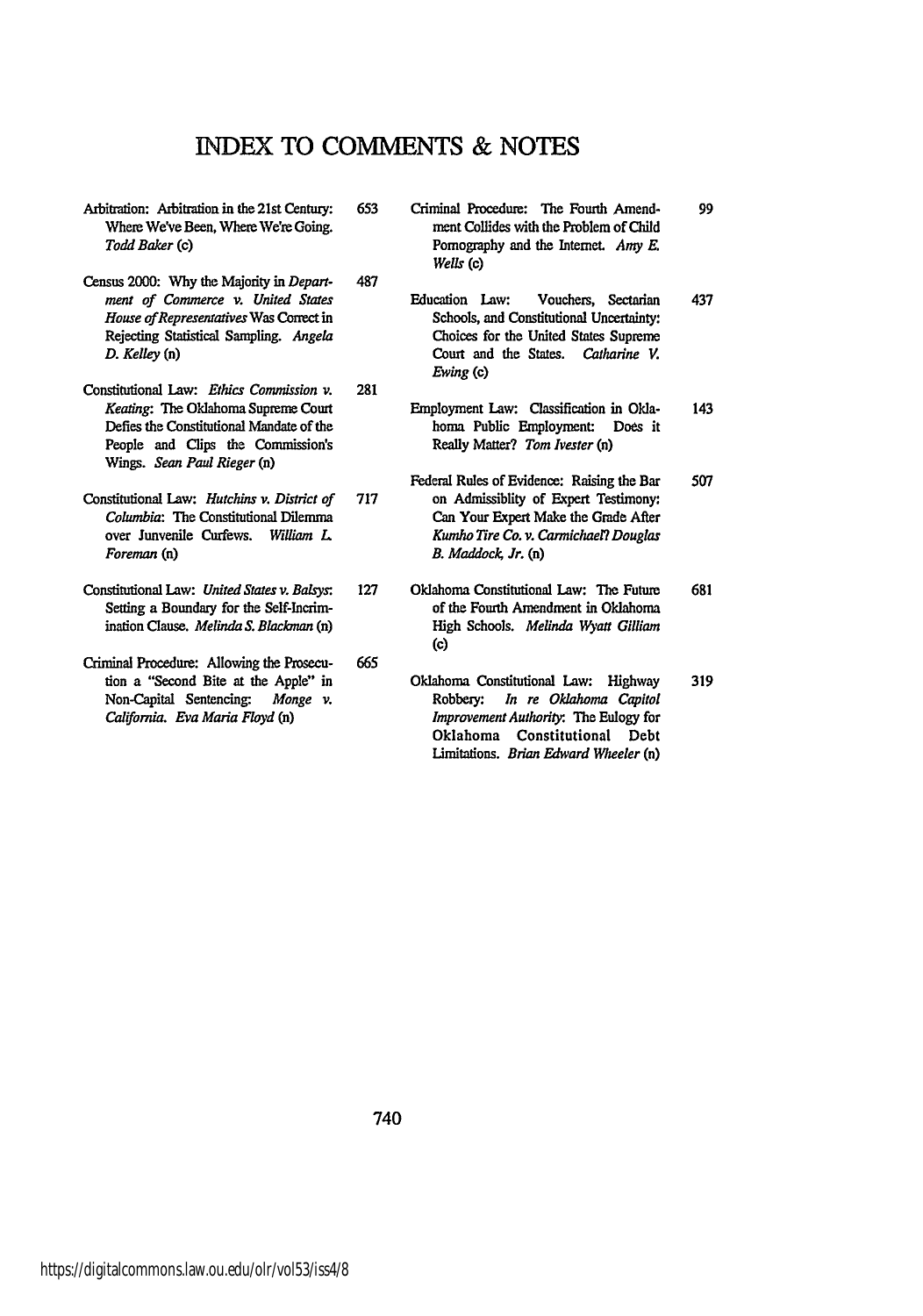## INDEX TO **AUTHORS -** ARTICLES

 $\mathbf{i}$ 

- Epstein, Joel **C.** *Modern Liability Rules and Policies Regarding College Student Alcohol Injuries: Reducing High-Risk Alcohol Use Throug Norms of Shared Responsibility and Environmental Management* (with Lake)
- Goode, Victor M. *There is a Method- (ology) to This Madness: A Review and Analysis of Feedback in the Clinical Process*
- Guzman, Katheleen. *Essay: What Price* Paternity?
- Henry, Robert H. *Studying Repeated History: Remarks at the Ground Breaking Renovations to the OU Law School, 1999*
- Imwinkelried, Edward **J.** *Prejudice to the Nth Degree: The Introduction of Uncharged Misconduct Admissible Only Against a Co-defendant at a Megatrial*
- Kershen, Drew **L.** *Essay: The Risks of Going Non-GMO*
- **611** Lake, Peter F. *Modern Liability Rules and* 611 *Policies Regarding College Student Alcohol Injuries: Reducing High-Risk Alcohol Use Throug Norms of Shared Responsibility and Environmental Management* (with Epstein)
- Maute, Judith L. *Pro Bono Publico in* 527 223 *Oklahoma: Time for Change*
- Pamess, Jeffrey A. *Abortions of the* 345 *Parental Prerogatives of Unwed Natural Fathers: Deterring Lost* 77 Paternity
	- Robertson, James **E.** *The Majority* 161 *Opinion as the Social Construction of Reality. The Supreme Court and Prison Rules*
- Shapiro, Eugene L. Thinking the Unthink- $11$ 35 *able: Recasting the Presumption of* Edwards v. Arizona
	- Tepker, Harry F., Jr. *The Arbitrary Path* 197 *of Due Process*
- 631 Tygart, Travis T. *Title IX: The Monitor-*57 *ing of Private Athletic Donations*
	- Wojcik, Mark **E.** *Discrimination After* 389 *Death*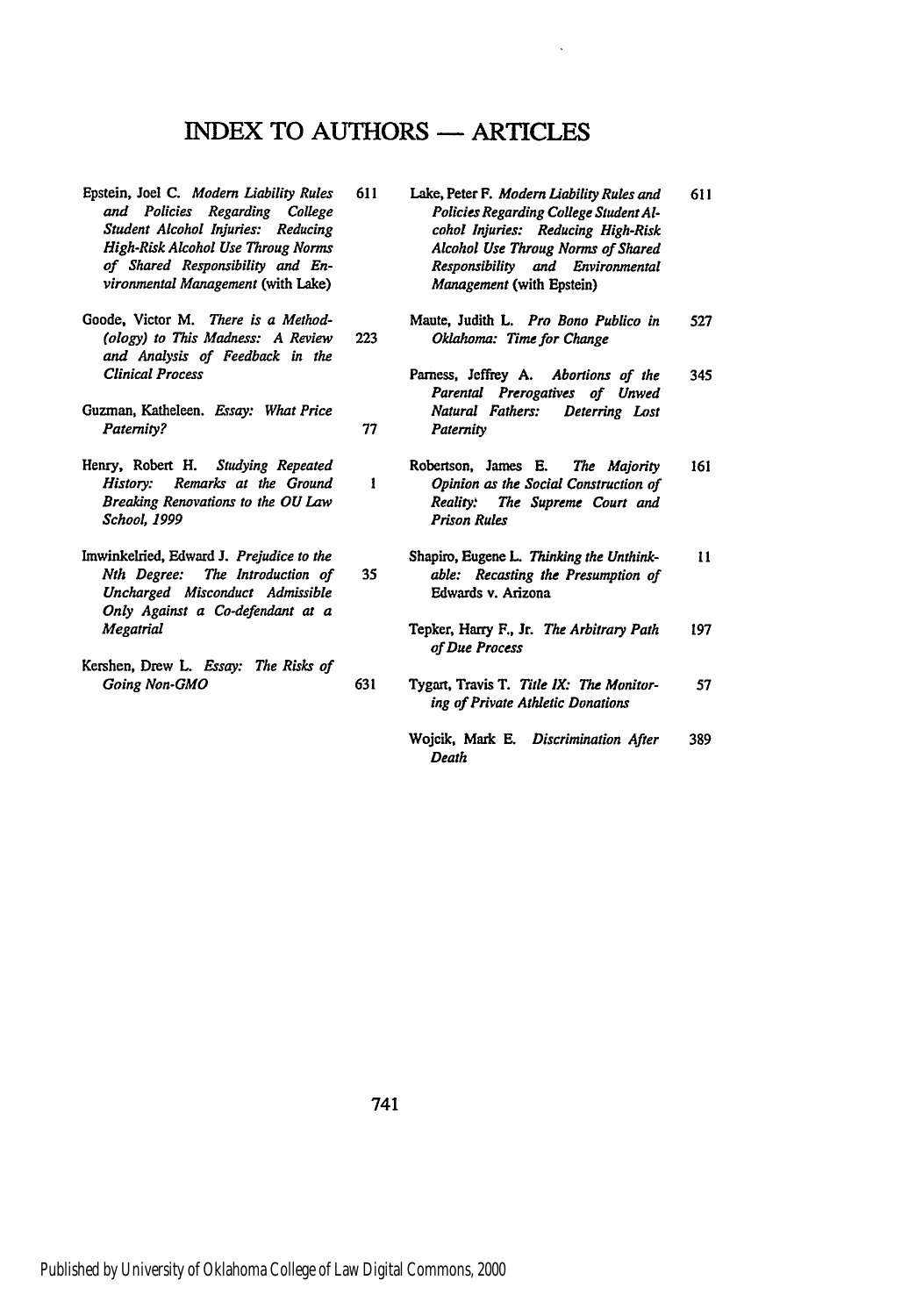## INDEX TO **AUTHORS - COMMENTS & NOTES**

- Baker, Todd. *Arbitration: Arbitration in the 21st Century: Where We've Been, Where We're Going* (c)
- Blackman, Melinda *S. Constitutional Law:* United States v. Balsys: *Setting a Boundary for the Self-Incrimination Clause* (n)
- Ewing, Catharine V. *Education* **Law:** *Vouchers, Sectarian Schools, and Constitutional Uncertainty: Choices for the United States Supreme Court and the States (c)* 437
- Gilliam, Melinda Wyatt. *Oklahoma Constitutional* Law: *The Future of the Fourth Amendment in Oklahoma High Schools (c)* **681**
- Floyd, Eva Maria. *Criminal Procedure: Allowing the Prosecution a "Second Bite at the Apple" in Non-Capital Sentencing:* Monge v. California (n)
- Foreman, William L. *Constitutional Law: Hutchins v. District of Columbia: The Constitutional Dilemma over Junvenile Curfews* (n)
- **653** Ivester, Tom. *Employment Law: Clas* 143 *sification in Oklahoma Public Emplo y-ment: Does it Really Matter?* (n)
- **127** Kelley, Angela **D.** *Census 2000: Why the* 487 *Majority in* Department of Commerce v. United States House of Representatives Was Correct in Rejecting Statistical Sampling (n)
	- Maddock, Jr., Douglas B. *Federal Rules* 507 *of Evidence: Raising the Bar on Admissiblity of Expert Testimony: Can Your Expert Make the Grade After* Kumho Tire Co. v. Carmichael? (n)
- Rieger, Sean Paul. *Constitutional Law:* 281 Ethics Commission v. Keating: *The Oklahoma Supreme Court Defies the Constitutional Mandate of the People* **299** *and Clips the Commission's Wings* (n)
- Wells, Amy **E.** *Criminal Procedure: The* 99 *Fourth Amendment Collides with the Problem of Child Pornography and the* **717** *Internet (c)*
	- Wheeler, Brian Edward. *Oklahoma Con-*319 *stitutional Law: Highway Robbery:* In re Oklahoma Capitol Improvement Authority: *The Eulogy for Oklahoma Constitutional Debt Limitations (n)*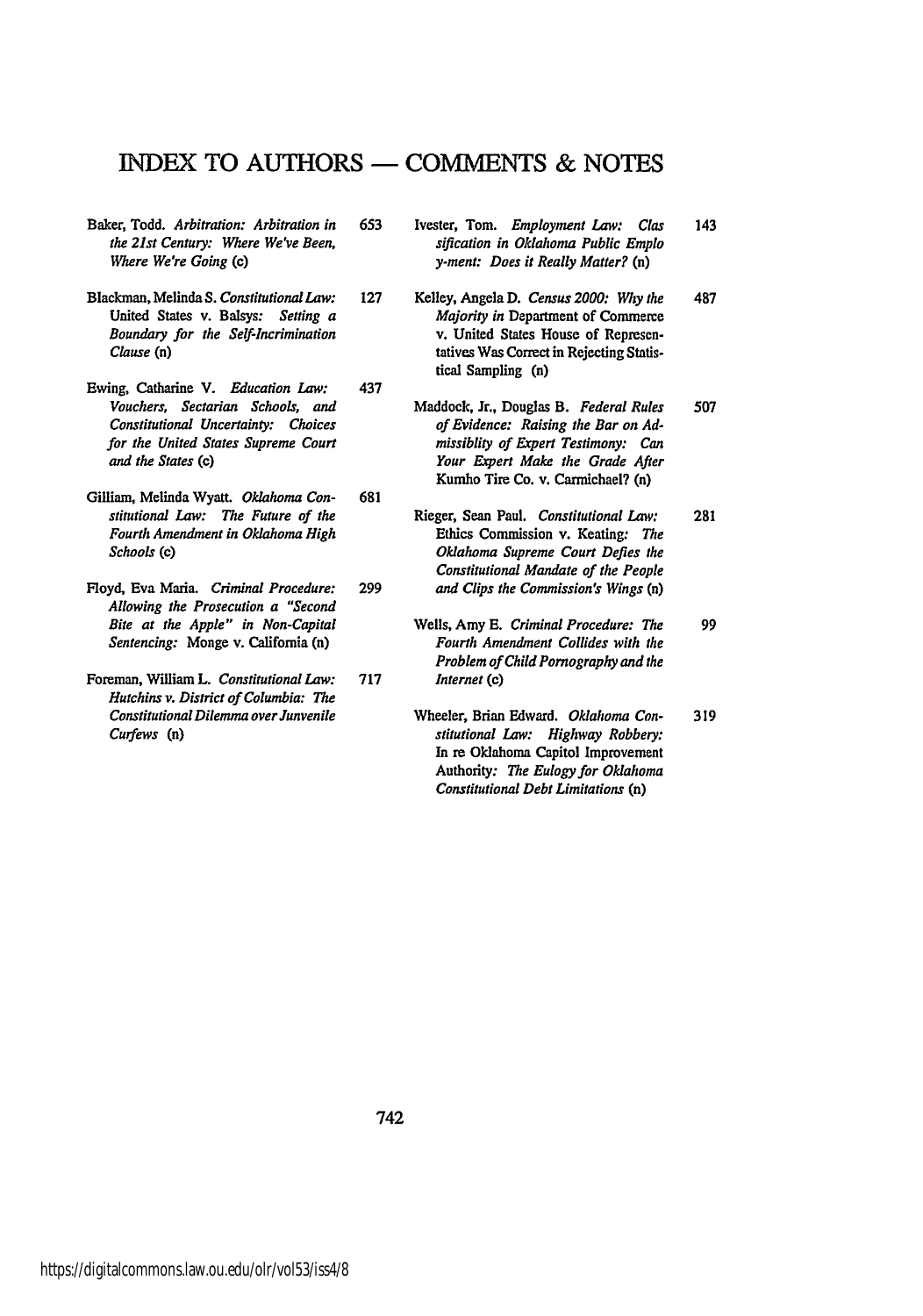# TABLE OF **CASES**

| Abrams v. United States                        | 170 |
|------------------------------------------------|-----|
| Adarand Contractors, Inc. v. Pena              | 182 |
| Adoption of Kelsey S.                          | 379 |
| Agostini v. Felton<br>439, 444, 446-50, 457-58 |     |
| Aguilar v. Felton<br>445, 447-49               |     |
| Alan v. County of Wayne                        | 339 |
| Alberty v. Alberty                             | 93  |
| Allgeyer v. Louisiana                          | 211 |
| Allinger v. Kell                               | 415 |
| Almendarez-Torres v. United States             | 309 |
| Anderson v. Acheson                            | 393 |
| $-$ v. City of Boston                          | 289 |
| Andrews v. Vermont Dep't of Educ.              | 460 |
| Anschutz Corp. v. Sanders                      | 333 |
| Apodaca v. Rio Arriba County Sheriff's Dep't   |     |
|                                                | 218 |
| Arcadia v. Ohio Power Co.                      | 671 |
| Archie v. City of Racine                       | 219 |
| Archuleta v. McShan                            | 219 |
| Arizona v. Hicks                               | 114 |
| Arizona v. Robertson<br>11, 13, 15-16, 26      |     |
| Atkins v. Rust                                 | 82  |
| Bachman v. American Soc'y of Clinical          |     |
| Pathologists                                   | 73  |
| Bagley v. Raymond Sch. Dep't                   |     |
| 439-40, 443, 451, 462, 464                     |     |
| Baker v. Carr                                  | 492 |
| - v. Carter<br>324-25, 338                     |     |
| Ball v. United States                          | 303 |
| Baptiste v. Cavendish Club, Inc.               | 73  |
| Barber v. Barber                               | 81  |
| Barrie v. Grand County, Utah                   |     |
| Barron v. Baltimore                            | 202 |
| - v. Mayor of Baltimore                        | 173 |
| 683-84                                         |     |
| Battle v. Anerson                              | 165 |
| Becknell v. State Indus. Court                 | 153 |
| Bell v. Wolfish<br>170, 177, 182, 188          |     |
| Benton v. Maryland<br>299, 302                 |     |
| Berger v. New York                             | 115 |
| Bernhardt v. Polygraphic Co.                   | 668 |
| Bethea v. Crouse                               | 171 |
| Bethel Sch. Dist. No. 403 v. Fraser<br>695-96  |     |
| Betts v. Brady                                 | 203 |
| Block v. Rutherford<br>178-180                 |     |
| Blockburger v. United States                   | 310 |
| Board of Curators of Univ. of Mo. v. Horowitz  |     |
|                                                | 628 |
| Board of Pardons v. Allen                      | 371 |
| Board of Regents v. Roth<br>145, 370           |     |
|                                                |     |

| Board of Indep. Sch. Dist. No. 52 v. Antone         |          |
|-----------------------------------------------------|----------|
| 479-80, 482-83                                      |          |
| Boardman Co. v. Board of Comm'rs of Ellis<br>County | 334      |
| Boddie v. Connecticut                               | 207      |
| Booker v. Lehigh Univ.                              | 616      |
| Boswell v. State<br>325-26, 333, 335, 339-40        |          |
| Boyd v. United States                               |          |
|                                                     | 109      |
| Breithaupt v. Abram                                 | 200      |
| Brigance v. Velvet Dove Restaurant, Inc.            |          |
|                                                     | 614-15   |
| Brooks v. East Chambers Consolidated Indep.         |          |
| Sch. Dist.                                          | 707-09   |
| Brown v. Department of Justice                      | 155      |
| $-$ v. Dye                                          | 90       |
| - v. Mathews Mortuary, Inc.                         | 415      |
| — v. Walker                                         | 128      |
| Bryan County v. Brown                               | 219      |
| Buckley v. Valeo                                    | 163      |
| Bullington v. Missouri<br>300, 303, 308, 311        |          |
| Burgess v. Perdue                                   | 417      |
| Burkhardt v. City of Enid                           | 438, 481 |
| Burks v. United States 299, 302-03, 312-15          |          |
| Burlington & Quincy R.R. Co. v. Chicago 211         |          |
| Burns v. Anchorage Funeral Chapel                   | 416      |
| - v. Lawson                                         | 82       |
| Butterfield v. Forrester                            | 614      |
| Caban v. Mohammed<br>354-55, 359, 375               |          |
| California v. Acevedo                               | 117      |
| - v. Ciraolo                                        | 112      |
| - v. Greenwood                                      | 113      |
| Callender v. Skiles                                 |          |
| 368-69, 371<br>Callison v. Callison                 |          |
|                                                     | 87       |
| Campbell v. State                                   | 301      |
| Cannon v. Taylor                                    | 218      |
| Carmichael v. Samyang Tire, Inc.                    | 511-12   |
| Carney v. Knollwood Cemetery Ass'n                  | 416      |
| Chadwick v. United States                           | 35       |
| Chandler v. Miller                                  | 689-93   |
| Charge of Discrimination, John Doe v. Michael's     |          |
| Funeral Home<br>402-03, 425                         |          |
| Checki v. Webb                                      | 209      |
| Chittenden Town Sch. Dist. v. Vermont Dep't of      |          |
| Educ.<br>439-40, 459-60, 464                        |          |
| Chisum v. Behrens -                                 | 418      |
| Christian Child Placement Serv. v. Vestal           | 384      |
| Citizens Against Rent Control v. City of            |          |
| Berkeley                                            | 170      |
| City of Chicago v. Morales                          | 732      |
| - Cleburne v. Cleburne Living Ctr.                  | 182      |

 $\ddot{\phantom{0}}$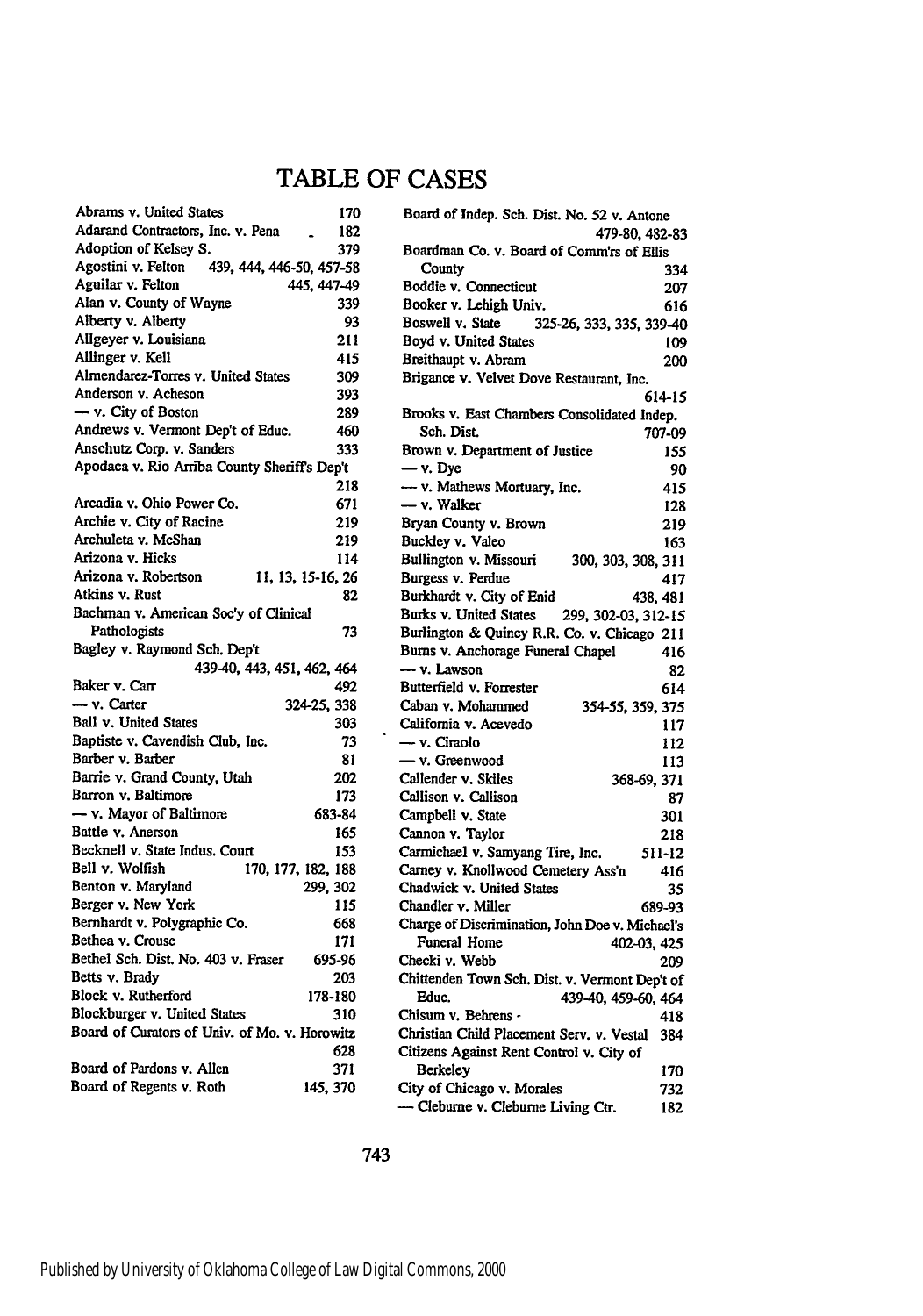| — Duncan v. Bingham                          | 291    |
|----------------------------------------------|--------|
| - Lawton v. Morford                          | 337    |
| - New York v. Department of Commerce 493     |        |
| - Ottumwa, Iowa v. City Water Supply Co.     |        |
|                                              | 336    |
| - Revere v. Massachusetts Gen. Hosp.         | 202    |
|                                              |        |
| Clark v. Jeter                               | 87     |
| $-$ v. Smith                                 | 396    |
| Cleveland Bd. of Educ. v. Loudermill         |        |
| 146-48, 157                                  |        |
| Cochran v. Cochran                           | 348    |
| Coffin y. Reichard                           | 188    |
| Coghlan v. Beta Theta Pi Fraternity          | 621    |
| Cohen v. Brown Univ.<br>59, 61-62, 64, 66    |        |
| Colegrove v. Green                           | 492    |
| Collins v. Harker Heights 200, 207, 218, 220 |        |
|                                              |        |
| Committee for Pub. Educ. & Religious Liberty |        |
| 444-45, 457<br>v. Nyquist                    |        |
| Commonwealth v. Smith                        | 427    |
| - v. Stephens                                | 430    |
| Compton v. Subaru of Am., Inc.               |        |
| 507, 510-11, 514-15                          |        |
| Consolidated Edison Co. v. Public Serv.      |        |
| Comm'n of New York                           | 170    |
| Cooper v. Pate                               | 173    |
| - v. State<br>300, 305-06                    |        |
|                                              | 68-71  |
| Cook v. Colgate Univ.                        |        |
| 301, 306, 315<br>Cooper v. State             |        |
| Copeland v. Philadelphia                     | 147    |
| Coping v. New York Transit Auth.             | 156-57 |
| Cornell v. Gray                              | 479    |
| Corrigal v. Ball & Dodd Funeral Home, Inc.   |        |
|                                              | 418    |
| Cotita v. State                              | 39     |
| Couch v. United States                       | 51     |
| County of Sacramentao v. Lewis               |        |
| 197, 199-205, 214, 217                       |        |
|                                              |        |
| Courtney v. Courtney                         | 406    |
| - v. St. Joseph Hosp.                        | 417    |
| Craig v. Boren                               | 87     |
| Crockett v. Stewart Essex & Turpin Funeral   |        |
| 394, 413, 416<br>Home, Inc.                  |        |
| Culpepper v. Pearl Street Bldg., Inc.        | 416    |
| C.V. v. J.M.J.                               | 377    |
| 201, 207-08, 214, 218<br>Daniels v. Williams |        |
| Dandridge v. Williams                        | 370    |
| Darrough v. Davis                            | 85     |
|                                              | 211    |
| Dartmouth College v. Woodward                |        |
| Daubert v. Merrell Dow Pharm. Inc.           |        |
| 507-10, 516, 524                             |        |
| Dawn D. v. Superior Court                    | 347    |
|                                              |        |
| Dean v. Chapman                              | 417    |

| Department of Commerce v. United States<br>House of Representatives |                  |
|---------------------------------------------------------------------|------------------|
| 487-88, 490-91, 497, 499-505                                        |                  |
| Department of Human Servs. ex rel. Martin v.                        |                  |
| Chronister                                                          | 97               |
| DeShaney v. Winnebago County Dep't of Soc.                          |                  |
| Serv.                                                               | 203-04           |
| DiMiceli & Sons Funeral Home v. N.Y. City                           |                  |
| Comm'n on Human Rights                                              | 403-04           |
| Dixon v. Alabama State Bd. of Educ.                                 | 628              |
| Doe v. Kahala Dental Group                                          | 404              |
| Doty v. Vesel                                                       | 82               |
| Douglas v. Sigler                                                   | 171              |
| Duffield v. Robertson Stephens & Co. 672-73                         |                  |
| Dumouchelle v. Duke Univ.                                           | 416              |
| Duncan v. Louisiana                                                 | 685              |
| Dunkins v. Thigpen                                                  | 23-24            |
| Dunlap v. Moody                                                     | 89               |
| Earls v. Board of Educ.                                             | 713-15           |
| Edwards v. Arizona<br>11, 13-14, 20, 22-23, 26                      |                  |
| Eisenstadt v. Baird                                                 | 351-52           |
| Erie R.R. Co. v. Tompkins                                           | 665              |
| Ethics Comm'n v. Cullison                                           | 284-86, 295-96   |
| — v. Keating                                                        | 282, 287, 290-96 |
| Evans v. Avery                                                      | 209              |
| Ex parte Hennen                                                     | 145              |
| - Jackson                                                           | 113              |
| -McCarver                                                           | 718-19           |
| Euclid v. Ambler Realty Co.                                         | 213              |
| Evans v. Avery                                                      | 220              |
| Everson v. Board of Educ.                                           | 480              |
| Fagin v. City of Vineland                                           | 207-09           |
| Fare v. Michael C.                                                  | 16, 22, 27       |
| Farmer v. Brennan                                                   | 177              |
|                                                                     |                  |
| Favia y, Indiana Univ, of Pa.                                       | 66-67            |
| FCC v. Beach Communications                                         | 182              |
| Federal Election Comm'n v. Akins                                    | 497              |
| Feliciano v. Barcelo                                                | 185              |
| Fent v. Oklahoma Capitol Improvement Auth.                          |                  |
|                                                                     | 332              |
| Ferguson v. Skrupa                                                  | 213              |
| Fish v. Behers                                                      | 369              |
| Flores v. Baca                                                      | 396, 420, 422    |
| Florida v. Rilev                                                    | 112              |
| Ford v. Oklahoma Tax Comm'n                                         | 294              |
| Forston v. Heisler                                                  | 151              |
| Foucha v. Louisiana                                                 | 209, 215         |
| Fourco Glass Co. v. Transmirra Prods. Corp.                         |                  |
|                                                                     | 500-01           |
| Franklin v. Gwinnett County Pub. Sch.                               |                  |
|                                                                     | 58, 68, 72       |
| $-$ v. Massachusetts                                                | 493              |
| Freshour v. West                                                    | 347-48, 380      |
| Frye v. United States                                               | 507-08           |

 $\ddot{\phantom{a}}$ 

 $\ddot{\phantom{a}}$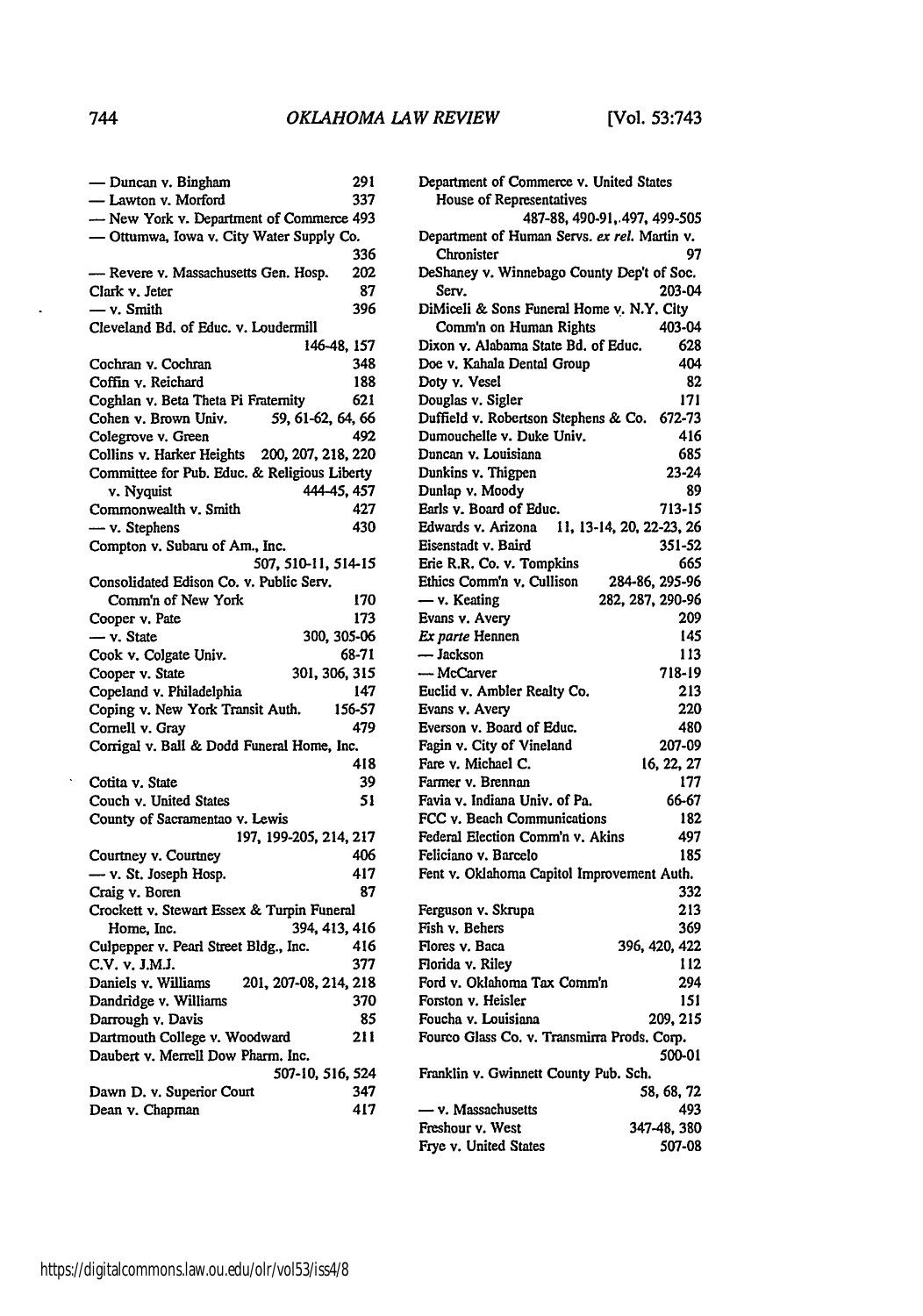## *TABLE OF CASES*

| Fuentes v. Shevin                            | 214         |
|----------------------------------------------|-------------|
| Funeral Servs. by Gregory, Inc. v. Bluefield |             |
| Comm. Hosp.                                  | 403, 406    |
| Furek v. University of Delaware              | 617         |
| Ganim v. Roberts                             | 87-88       |
| Garcia v. Steele                             | 171         |
| Gates v. Collier                             | 172         |
| G.A.W. v. D.M.W.                             | 387         |
| General Elec. Co. v. Joiner 515-16, 518-19   |             |
| Georgia Lions Eye Bank, Inc. v. Lavant       | 399         |
| Gilmer v. Interstate/Johnson Lane Corp.      |             |
|                                              | 669-72      |
| Glavin v. Clinton                            | 494-96, 498 |
| Goldberg v. Kelly                            | 211         |
| Gonzalez v. Metropolitan Dade County Pub.    |             |
| <b>Health Trust</b>                          | 417         |
| Goss v. Lopez<br>147, 699-701                |             |
| Graham v. Richardson                         | 181         |
| Gray v. Maryland                             | 54          |
| Greco v. Sumner Tavern, Inc.                 | 615         |
| Green v. Green                               | 82          |
| - v. United States                           | 302         |
| Griffin v. Illinois                          | 163         |
| Griswold v. Connecticut                      |             |
| 163, 169, 203, 350-51, 371, 375              |             |
| Grove City College v. Bell                   | 60-61       |
| Gruen v. Tax Comm'n                          | 331         |
| 437, 479-80, 483<br>Gurney v. Ferguson       |             |
| Gutierrez-Rodriguez v. Cartagena             | 209         |
| Hackett v. United Airlines                   | 418         |
| Haffer v. Temple Univ.                       | 59, 61      |
| Hale v. Henkel                               | 128-29      |
| Hall v. Baxter Healthcare Corp.              | 516-17      |
| Halton v. Great Clips, Inc.                  | 407         |
| Hamilton v. Shiro                            | 185         |
| Harmon v. Harmon                             | 368         |
| Harper v. Virginia State Bd. of Educ.        | 163         |
| Hazelwood Sch. Dist. v. Kuhlmeier            | 696         |
| Healty v. James                              | 628         |
| Hecht v. Superior Court                      | 414         |
| Herrera v. Collins                           | 210         |
| Hester v. United States                      | 109         |
| Hewitt v. Helms<br>178-79, 184, 371          |             |
| Hill v. Shobe                                | 209, 21819  |
| Hirst v. Elgin Metal Casket Co.              | 421         |
| Hodel v. Irving                              | 93          |
| Hogland v. Merrick County                    | 336         |
| Holland v. Metalious                         | 394         |
| Holmes v. Bush<br>439, 461-62, 464           |             |
| Holt v. Sarver<br>172, 175, 185, 189         |             |
| Home Ins. Co. of New York v. Morse           | 655         |
| Hooper v. Bernalillo County Assessor         | 182         |
| Huddleston v. United States                  | 39          |
| Hudson v. Palmer<br>179, 184, 372            |             |
|                                              |             |

| Hulett v. First Nat'l Bank & Trust Co.<br>82  |
|-----------------------------------------------|
| Hustler Magazine v. Falwell<br>209            |
| Hutchins v. District of Columbia<br>717-35    |
| Idaho v. Annen<br>349                         |
| Illinois v. Andreas<br>118                    |
| Ingraham v. Wright<br>697-99                  |
| In re                                         |
| - Adoption of Baby Girl M.<br>88              |
| - Advisory Opinion to the Governor (Ethics    |
| Comm <sub>1</sub><br>286                      |
| - Ariel H.<br>377                             |
| — Atkin's Estate<br>82                        |
| - Baby Boy W.<br>385                          |
| - Benson<br>84                                |
| - Board of Regents for Okla. Agric. & Mech.   |
| 338<br>Coll.                                  |
| - Chew's Estate<br>84                         |
| - Craig "V"<br>364-66                         |
| - Craven's Estate<br>81                       |
| - De Cigaran's Estate<br>85                   |
| $-$ Doe<br>379                                |
| - Estate of Fay<br>91                         |
| - Estate of Geller                            |
| 81-82<br>- Estate of Hicks                    |
| 87, 91, 94, 98                                |
| - Estate of King<br>81-82, 93                 |
| - Estate of Medlen<br>394.431-32              |
| - Estates of Donnelly v. Iverson<br>334       |
| - Initiative Petition No. 341, State Question |
| No. 627<br>283-84, 293                        |
|                                               |
| — K.H.O.<br>378                               |
| — K.J.B.<br>379                               |
| $-KJ.R.$<br>377                               |
| - LaSarge's Estate<br>82                      |
| - Lewis's Estate<br>82                        |
| - Oklahoma Capitol Improvement Auth.          |
| 319-20, 326-33, 335-41                        |
| - Oklahoma Educ. Television Auth. 326, 339    |
| - Oklahoma Turnpike Auth.<br>338              |
| - Parker<br>127, 131                          |
| - Paternity of Baby Doe<br>369-70             |
| - Paternity Petition of LaCroix v. Deyo       |
| 364-67, 369                                   |
| - Petition of Univ. Hosps. Auth.<br>335, 340  |
| — Ruiz<br>377                                 |
| 77, 87, 91, 98<br>- Stern                     |
| 334<br>— Strauss                              |
| - Swanson<br>377                              |
| 82<br>— Swarer                                |
| — Wells<br>24                                 |
| Jack v. Kansas<br>128                         |
| Jackson v. Benson                             |
| 439, 443, 453-54, 460, 462, 464               |
| — ν. Bishop<br>185                            |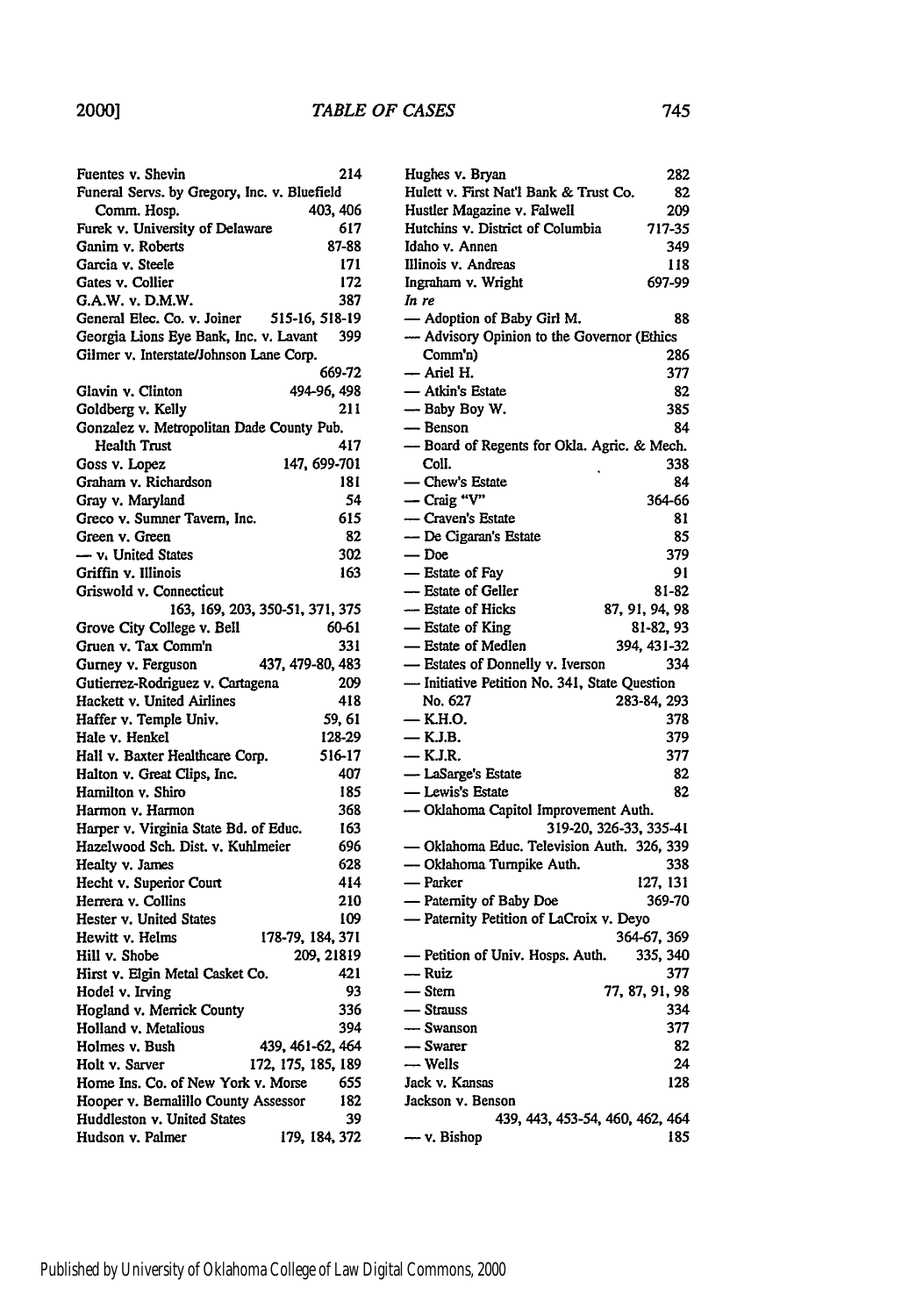| Jankowitz v. United States                    | 155           |
|-----------------------------------------------|---------------|
| Jaynes v. Strong-Thorne Mortuary, Inc.        | 417           |
| J.E.B. v. Alabama ex rel. T.B.                | 90            |
| Jobin v. McQuillen                            | 416           |
| Johnson v. Avery                              | 174           |
| - v. United States                            | 116-17        |
| - v. Zerbst                                   | 14.26         |
| Jones v. North Carolina Prisoners' Labor      |               |
| Union                                         | 171, 176      |
| Joy v. Penn-Harris-Madison Sch. Corp. 712-13  |               |
| - v. Snyder                                   | 82            |
| Kane v. State                                 | 305           |
| Kasmer v. Guardianship of Limner              | 431           |
| Kastiger v. United States                     | 127, 133      |
| Katz v. United States                         | 110-12, 115   |
| Kelley v. Board of Trustees                   | 65            |
| Kesler v. King                                | 186           |
| Kessel v. Leavitt                             | 386-87        |
| Koelle v. Zwiren                              | 387           |
| Konecny v. Hohenschuh                         | 396           |
| Kimelman v. City of Colorado Springs          | 416           |
| King v. Commonwealth                          | 87, 94        |
| Knapp v. Schweitzer                           | 129           |
| Korematsu v. United States                    | 182           |
| Kotterman v Killian                           | 439.485       |
| Kramer v. Union Free                          | 181           |
| Krulewitch v. United States                   | 37.48         |
| Kumho Tire Co. v. Carmichael                  |               |
| 507, 511-15, 525                              |               |
| Kwong Hai Chew v. Colding                     | 132           |
| Kyger v. Carlton                              | 23            |
| Lalli v. Lalli                                | 77, 87        |
| Lamm v. Shingleton                            | 419-21        |
| Lanza v. New York                             | 109           |
| Lee v. Washington                             | 174           |
| Leffall v. Dallas Indep. Sch. Dist.           | 219           |
| Lehr v. Robertson<br>88, 346-49, 354, 357-59, |               |
| 368, 371-72, 379, 381-83                      |               |
| Lemon v. Kurtzman                             | 443-44        |
| Lewis v. Carpenter                            | 334           |
| - v. Sacramento County                        | 198           |
| Lochner v. New York                           | 213           |
| Lockhart v. Nelson                            | 304, 312-13   |
| Loving v. Virginia                            | 163           |
| L.W. v. Grubbs                                | 210           |
| Madrid v. Gomez                               | 183           |
| Malloy v. Hogan                               | 127, 129, 685 |
| Manning v. State                              | 154           |
| Marbury v. Madison                            | 319           |
| Marron v. United States                       | 116           |
| Mathews v. Eldridge<br>211, 356, 371, 383     |               |
| McCulloch v. Maryland                         | 201           |
| McFadden v. Garraghty                         | 23            |
| McNally v. Prision Health Servs., Inc.        | 186           |
|                                               |               |

| McNeil v. Wisconsin                                  | 22-23            |
|------------------------------------------------------|------------------|
| McIntyre v. Crouch                                   | 347              |
| Meek v. Pittenger                                    | 445, 449         |
| Mempa v. Rhay                                        | 174              |
| Meyer v. Nebraska                                    | 192, 213         |
| - v. Nottger                                         | 419              |
| - v. Oklahoma City                                   | 482-83           |
| Michael H. v. Gerald D.                              |                  |
| 346-49, 358-60, 367-70, 374-75, 379                  |                  |
| Michigan v. Harvey                                   | 17               |
| - v. Jackson                                         | 11               |
| - v. Mosley                                          | 13, 14           |
| Miller v. Albright                                   | 91               |
| — v. California                                      | 103              |
| $-$ v. Christopher                                   | 347              |
| - v. Wilkes                                          | 711-12           |
|                                                      | 117              |
| Mincey v. Arizona                                    |                  |
| Minnesota v. Thomas                                  | 368              |
| Minnick v. Mississippi                               | 11, 16-19, 25    |
| Miranda v. Arizona                                   | 11, 14-15, 18    |
| Mitchell v. Helms                                    | 449              |
| - v. State                                           | 300-01, 306, 316 |
| Mitsubishi Motors Corp. v. Soler Chrysler-           |                  |
| Plymouth, Inc.                                       | 669-70           |
| Monge v. California 299, 304-10, 314, 316-17         |                  |
| Monroe v. Pape                                       | 173              |
| Moore v. Carwell                                     | 186              |
| - v. East Cleveland                                  | 214              |
| Moran v. Burbine                                     | 15               |
| Moses H. Cone Memorial Hosp. v. Mercury              |                  |
| Constr. Corp.                                        | 666              |
| Mueller v. Allen                                     | 445, 470, 485    |
| Mullis v. Kinder                                     | 362, 373         |
| Murphy v. Waterfront Comm'n of N.Y. Harbor           |                  |
|                                                      | 130              |
| Murrow Indian Orphans Home v. Childers 482           |                  |
| M.V.S. v. M.D.                                       | 376              |
| NAACP v. Alabama                                     | 181              |
| National Mutual Ins. Co. v. Tidewater Transfer       |                  |
| Co.                                                  | 201              |
| National Treasury Emp. Union v. Von Raab             |                  |
|                                                      | 688-93           |
| New Jersey v. T.L.O.                                 | 701-04           |
| New York v. Quarles                                  | 32               |
| $-$ v. Belton                                        | 32               |
| - v. Ferber                                          | 103              |
| Newman v. Alabama                                    | 172              |
| Nichols v. United States                             |                  |
|                                                      | 308              |
| North Carolina v. Pearce                             | 303              |
| Offshore Logistics, Inc. v. Tallentire               |                  |
|                                                      | 334              |
| Oklahoma Journal Publ'g Co. v. City of Okla-         |                  |
| homa City<br>Oklahoma Ry. Co. v. Saint Joseph's Sch. | 153<br>479       |

McNamara v. Thomas **378**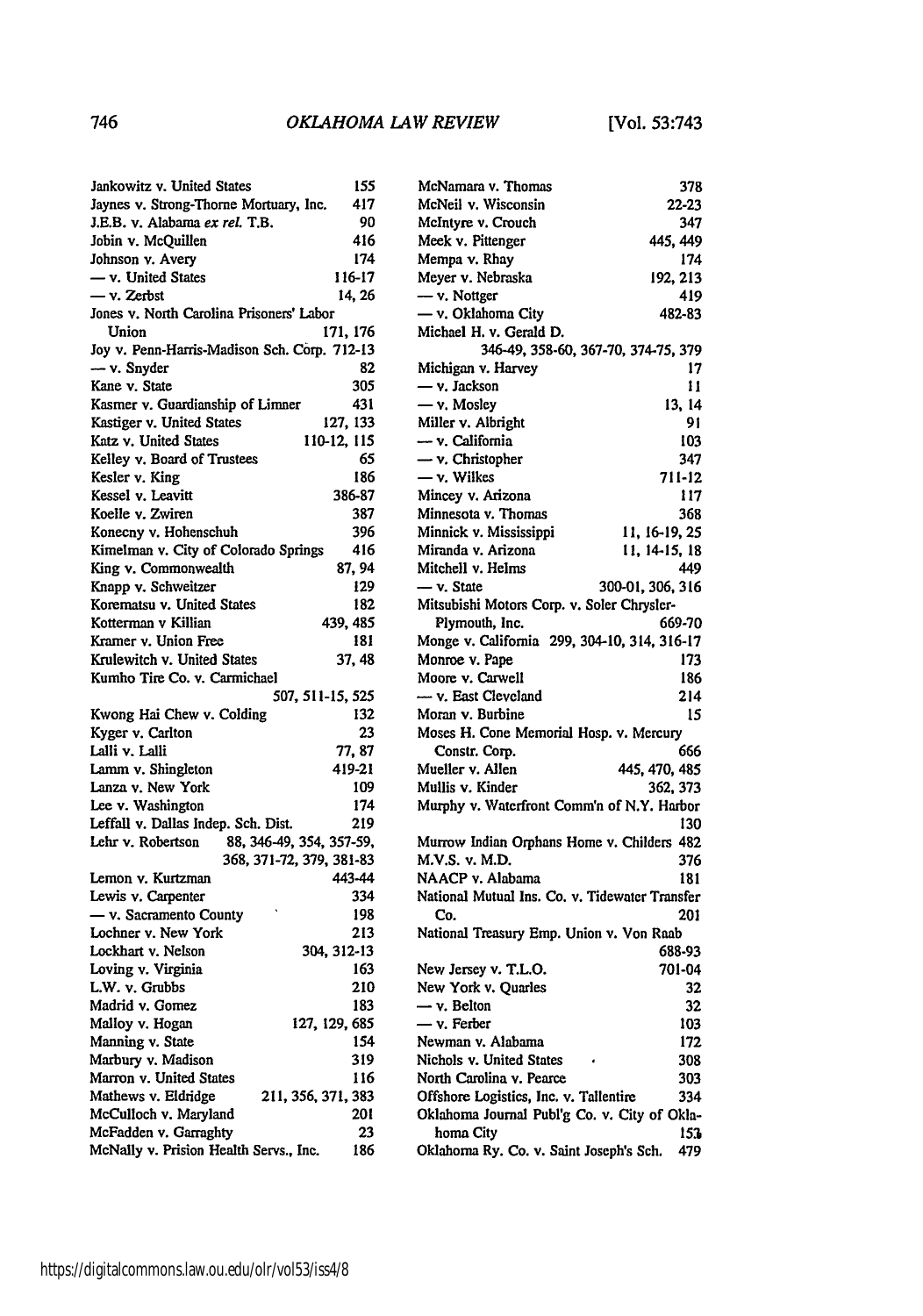#### *TABLE OF CASES*

 $\mathbf{o}$ 

| Olim v. Wakinekona                              | 371                           |
|-------------------------------------------------|-------------------------------|
| Oliveira v. Amoco Oil Co.                       | 424                           |
| Olmstead v. United States                       | 124, 126, 169                 |
| O'Lone v. Estate of Shabazz 171, 177, 180-82    |                               |
| Oregon v. Bradshaw                              | 11                            |
| - v. Elstad                                     | 27                            |
| Palko v. Conneticut                             | 163, 169, 684-85              |
| Palmigiano v. Garrahy                           | 185                           |
| Papieves v. Lawrence                            | 417-18                        |
| Papish v. Board of Curators of Univ. of Mo.     |                               |
|                                                 | 628                           |
|                                                 | 87, 91, 348                   |
| Parham v. Hughes                                |                               |
| Parish v. Ned                                   | 82, 84                        |
| Parker v. United States                         | 127                           |
| Parratt v. Taylor                               | 372, 382                      |
| Parsons v. United States                        | 145                           |
| Parvin v. Dean                                  | 348                           |
| Paul v. Davis                                   | 201, 218                      |
| Pell v. Procunier                               | 171, 176                      |
| Pena v. Mattox                                  |                               |
| 350, 361-64, 366-70, 372-77, 380-87             |                               |
| Pennell v. City of San Jose                     | 370                           |
| Pennsylvania Human Rel. Comm'n v. Alto-Reste    |                               |
| Park Cemetery Ass'n                             | 411                           |
| People v. Chambers                              | 37                            |
| — v. Davis                                      | 430                           |
| — v. Lowry                                      | 52                            |
| - v. Monge                                      | 300, 306-07                   |
| $-\mathbf{v}$ . Tenner                          | 300, 312                      |
| — v. Trujillo                                   | 24                            |
| Perry v. Sindermann                             | 146                           |
| Perry v. St. Francis Hosp. & Med. Ctr.          | 413                           |
| Pirkey v. State                                 | 153                           |
| Pitzer v. Union Bank of Cal.                    | 88                            |
| Planned Parenthood of Southeastern Pa. v.       |                               |
|                                                 | 213                           |
| Casey                                           | 97                            |
| Plunkett v. Atkins                              |                               |
| Prima Paint Corp. v. Flood & Conklin Mfg.       |                               |
| Co.                                             | 657, 660-65, 668, 674-77, 679 |
| Procunier v. Martinez                           | 176-77, 184                   |
| Poe v. Ullman                                   | 8                             |
| Powell v. Hunter                                | 171                           |
| Public Serv. Co. v. State Corp. Comm'n          | 294                           |
| Pulliam v. Churchman                            | 85                            |
| Pyle v. Pyle                                    | 417, 432                      |
| Quilloin v. Walcott 88, 353-54, 359, 377, 379   |                               |
| Qutb v. Strauss                                 | 720-21                        |
| Rainey v. Chever                                | 87-88, 97                     |
| Ramirez v. Health Partners of S. Ariz.          |                               |
|                                                 | 413-14, 418                   |
|                                                 |                               |
|                                                 | 615                           |
| Rappaport v. Nichols<br>Reagan v. United States | 145                           |
| Regents of the Univ. of Mich. v. Ewing          | 214                           |

| — v. Rhodes                                   | 454                           |
|-----------------------------------------------|-------------------------------|
| - v. State                                    | 316                           |
| Rhodes v. Chapman                             | 177, 179, 187, 191            |
| Rhone v. United States                        | 43                            |
| Richardson v. United States Customs Serv. 156 |                               |
| Ridgeway v. Logan                             | 81                            |
| Riggins v. Nevada                             | 209                           |
| Riggs v. Palmer                               | 365                           |
| Robert H. Lawrence Co. v. Devonshire Fabrics, |                               |
| Inc.                                          | 660, 665                      |
| Roberts v. Colorado State Univ.               | 65-67                         |
| $-$ v. Pegelow                                | 172                           |
| Robertson v. State                            | 301, 305, 315                 |
| Rochin v. California                          | 198, 200, 206                 |
|                                               |                               |
| Romer v. Evans                                | 86, 182                       |
| Rosario-Torres v. Hernandez-Colon             | 146                           |
| Rosenberger v. Univ. of Va.                   | 457, 479                      |
| Rubin v. Matthews Int'l Corp.                 | 422                           |
| Ruiz v. Estelle                               | 175                           |
| Rust v. Reyer                                 | 617                           |
| Sackett v. Saint Mary's Church Soc'y          | 417                           |
| Salazar v. City of Chicago                    | 209                           |
| $-$ v. State                                  | 305, 315                      |
| San Antonio Indep. Sch. Dist. v. Rodriguez    |                               |
|                                               | 441-42                        |
| Sandin v. Conner                              | 178, 371                      |
| Sarshik v. Sanford                            | 171                           |
| Saxbe v. Washinton Post                       | 171, 176                      |
| Scarpaci v. Milwaukee County                  | 418                           |
| Schaer v. Brandeis Univ.                      | 628                           |
| Scheller v. Pessetto                          | 87-88                         |
| Scheve v. United States                       | 43                            |
| Schiro v. Farley                              | 304                           |
| Schneckloth v. Bustamonte                     | 117                           |
|                                               | 171                           |
| School Dist. v. Schempp                       |                               |
| Schuler v. Posey County, Ind.                 | 417                           |
| Schulz v. State                               | 289                           |
| Scott v. Sandford                             | 215                           |
| Shaffer v. Jeffery                            | 673-74                        |
| Shapiro v. Thompson                           | 163, 170, 181, 730            |
| Sharp v. Guthrie                              | 481                           |
| — v. Tulsa Co. Election Bd.                   | 153                           |
| Shattuck v. Grider                            | 151                           |
| Shaughnessy v. United States ex rel. Mezie    |                               |
|                                               | 216                           |
| Sherbert v. Verner                            | 163                           |
| Simmons-Harris v. Goff                        |                               |
|                                               | 439-40, 443, 454-55, 462, 464 |
| - v. Zelman 439, 455-56, 459, 462, 464, 485   |                               |
| Sinclair v. Henderson                         | 165                           |
| Skinner v. Oklahoma                           | 163                           |
| - v. Railway Labor Executives Ass'n           | 686-93                        |
| Slaughter-House Cases                         | 173, 211                      |
| Smith v. Ames                                 | 212                           |
|                                               |                               |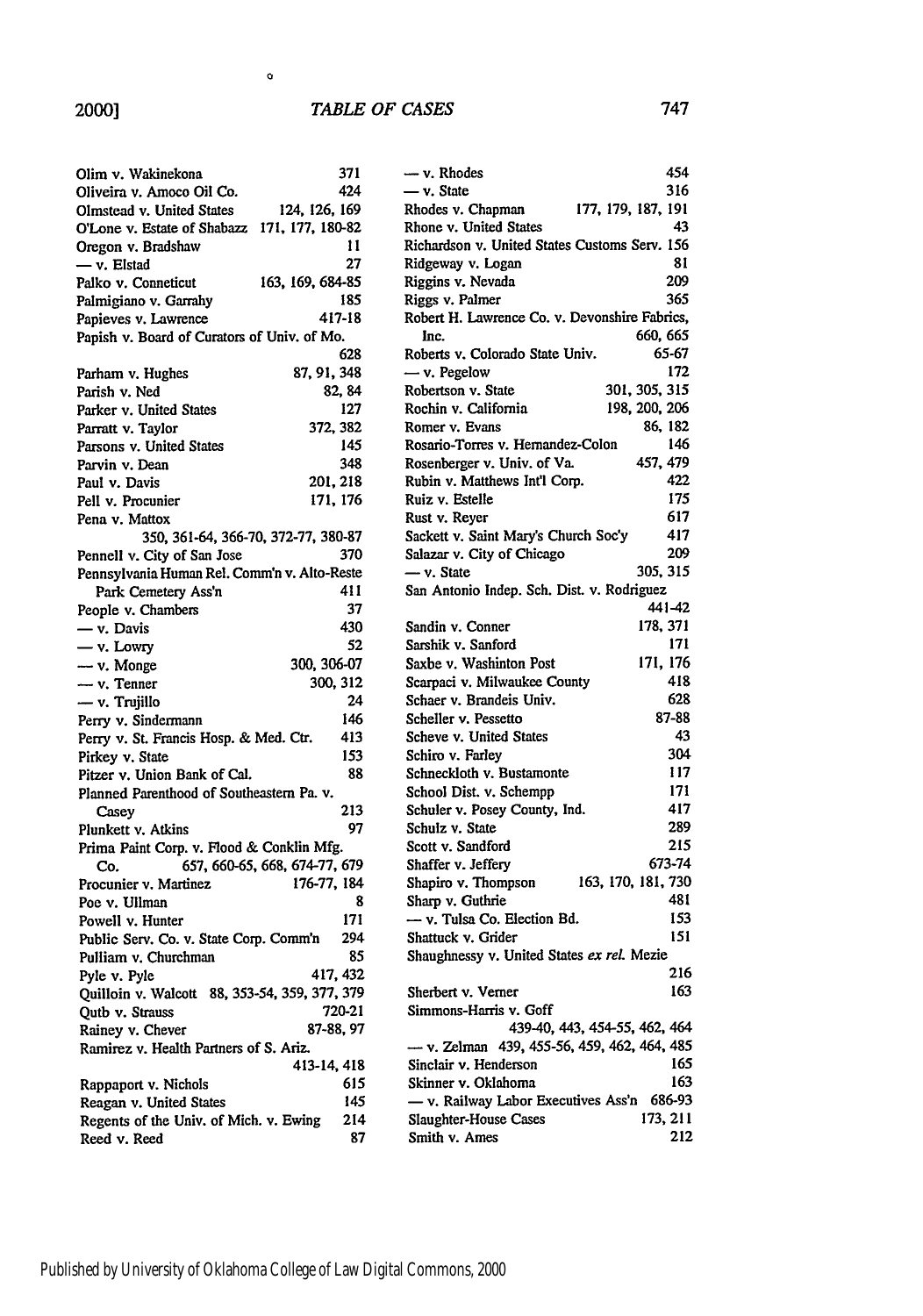#### *OKLAHOMA LAW REVIEW*

 $\mathbf{c}$ 

| $-\mathsf{v}$ . Illinois                     | 11, 22, 26    |
|----------------------------------------------|---------------|
| — v. Malouf                                  | 386           |
| - v. Maryland                                | 113           |
| - v. State Bd. of Equalization               | 334           |
| Southerland Corp. v. Keating                 | 653-67        |
| Stafford v. State                            | 305           |
| - v. Stovall                                 | 93            |
| Stanczyk v. Black & Decker, Inc.             | 518-19        |
| Stanley v. Illinois                          | 352-53, 359   |
| Stanson v. Mott                              | 288-89        |
| Stantosky v. Kramer                          | 355-56, 374   |
| State v. Boston                              | 97            |
| — v. Bradbury                                | 425           |
| $-$ v. Bymes                                 | 24            |
| — v. Dampier                                 | 15            |
| $-$ v. Deyling                               | 44            |
| - v. ex rel. Allen v. Stone                  | 371, 375, 379 |
|                                              |               |
| — v. Ferrell                                 | 144, 150-58   |
| - v. Gardner                                 | 428           |
| — v. Gillham                                 | 51            |
| - v. Glover                                  | 428           |
| - v. Hopfer                                  | 428           |
| - v. Lynch                                   | 558           |
| - v. Newton                                  | 39            |
| - v. Powell                                  | 413           |
| - v. Williamson                              | 482           |
| State Comm'n on Ethics v. Sullivan           | 287           |
| State ex rel. Western State Hosp. v. Stoner  |               |
|                                              | 335           |
| Stern v. United States                       | 35            |
| Stewart v. Schwartz Brothers-Jeffer Mem'l    |               |
| Chapel, Inc.                                 | 400, 431-32   |
| Stone v. Wall                                | 381           |
| Stout v. State                               | 301           |
| Strachan v. John F. Kennedy Mem'l Hosp. 415  |               |
|                                              |               |
|                                              |               |
| Stratton Oakmont, Inc. v. Prodigy Servs. Co. |               |
|                                              | 107           |
| Strauser v. Stahr                            | 347           |
| Stroud v. Swope                              | 172           |
| Strout v. Albanese                           | 451-52        |
| — v. Commissioner                            | 451           |
| Summers v. United States                     | 155           |
| Superintendent v. Hill                       | 179           |
| Sutton v. Settle                             | 171           |
| Taylor v. Sterrett                           | 165           |
| T.D. v. M.M.M.                               | 369, 378      |
| Tehan v. United States ex rel. Shott         | 125           |
| Templeman v. Bruner                          | 78            |
| Textile Workers Union v Lincoln Mills        | 672           |
| Thomas v. Newton Int'l Enters.               | 514-15        |
| Thompson v. Duncan Bros. Funeral Homes,      |               |
| Inc.                                         | 415           |
| Thornburgh v. Abbott                         | 177, 181, 184 |

| Tinker v. Des Moines Indep. Community Sch.  |                      |
|---------------------------------------------|----------------------|
| Dist.                                       | 628, 693-97          |
| Todd v. Rush County Sch.                    | 709-10               |
| Torcaso v. Watkins                          | 171                  |
| Travelers Ins. Co. v. Smith                 | 416, 418             |
| Trimble v. Gordon                           | 77, 87               |
| Trinidad Sch. Dist. No. 1 v. Lopez          | 710-11               |
| Troy v. Yelle                               | 335                  |
| Turner v. Safley                            | 170, 177-78, 180     |
| TXO Prod. Corp. v. Alliance Resources Corp. |                      |
|                                             | 214                  |
| Uhlrig v. Harder                            | 209, 217             |
| United States v. Andrews                    | 35                   |
| - v. Arias                                  | 117                  |
| - v. Arias-Montoya                          | 49                   |
| — v. Baker                                  | 35                   |
| - v. Balogun                                | 35                   |
| - v. Balsys                                 | 128, 132-41          |
| - v. Barbosa                                | 43                   |
| - v. Barlow                                 | 23                   |
| - v. Bass                                   | 50                   |
| - v. Bausch                                 | 119                  |
| - v. Bethlehem Steel Corp.                  | 663-64               |
| — v. Bruno                                  | 35                   |
| - v. Carey                                  | 120-21               |
| - v. Carolene Prods.                        | 181, 213             |
| - v. Daniels                                | 39                   |
| - v. Difrancesco                            | 303                  |
| $-$ v. Downing                              | 508                  |
| - v. Ellender                               | 35                   |
| - v. Ford                                   | 43                   |
| - v. Forgione                               | 49                   |
| - v. Gallo                                  | 37                   |
| - v. Gecas                                  | 127, 131-32          |
| - v. Gouveia                                | 23                   |
| - v. Green                                  | 18-22, 26, 31-32, 43 |
| $-$ v. Hall                                 | 111                  |
| $-$ v. Hines                                | 23                   |
| - v. Hilton                                 | 103-05               |
| - v. Kenney                                 | 39                   |
| - v. Knotts                                 | 112                  |
| - v. Jackson                                | 43                   |
| - v. Jacobsen                               | 114                  |
| - v. Karo                                   | 114                  |
|                                             | 105                  |
| — v. Katz<br>$-$ v. Kipp                    |                      |
| — v. Lara                                   | 35<br>37             |
| $-$ v. Lopez                                | 407                  |
| — v. Marzano                                | 43, 48               |
| — v. Matlock                                | 118                  |
| — v. Maxwell                                | 113                  |
| — v. McAllister                             | 111                  |
| — v. Miller                                 | 112                  |
| — v. Molina                                 | 520                  |
|                                             |                      |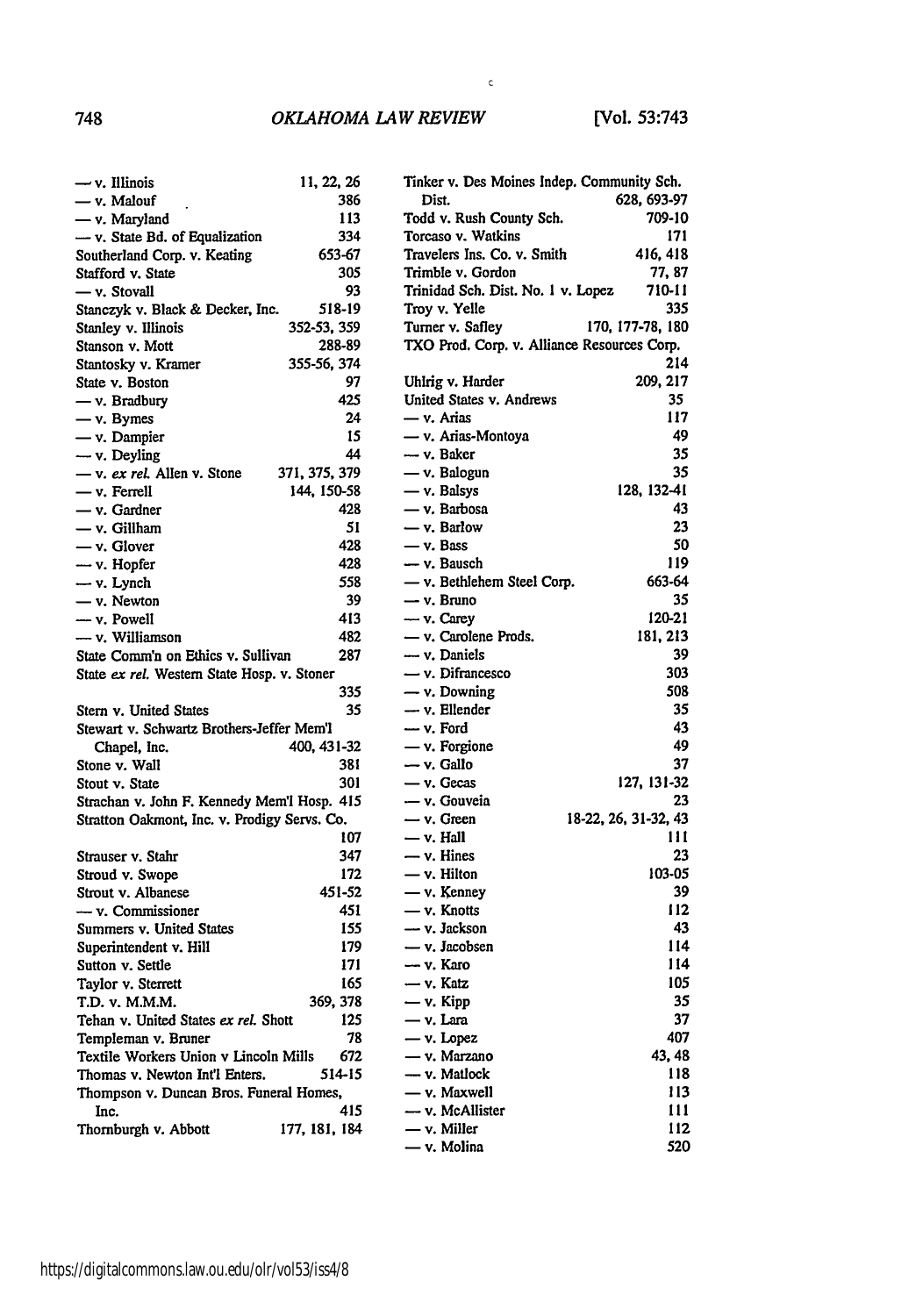| — v. Morrision                             | 407            |
|--------------------------------------------|----------------|
| - v. Murdock                               | 129            |
| — v. Paul                                  | 521-22         |
| — v. Pena                                  | 49             |
| - v. Pitre                                 | 52             |
| $-$ v. Place                               | 112            |
| - v. Ramsey                                | 117            |
| - v. Robinson                              | 117            |
| - v. Rogers                                | 43             |
| — v. Romero                                | 520            |
| - v. Rutherford                            | 520            |
| — v. Salameh                               | 40             |
| — v. Salerno                               | 200            |
| - v. Scott                                 | 43             |
| - v. Shea                                  | 35             |
|                                            |                |
| - v. Simpson                               | 122-23         |
| $-$ v. Skinner                             | 23-24          |
| - v. Thomas Apothecary, Inc.               | 43             |
| - v. (Under Seal)                          | 127, 131       |
| - v. Upham                                 | 105            |
| - v. Van Wyk                               | 520            |
| $-$ v. Vauthters                           | 23-24          |
| - v. Velarde                               | 520            |
| - v. Velasquez                             | 520-21         |
| — v. Virginia                              | 86, 90         |
| $-$ v. Vong                                | 46, 52         |
| - v. Wade                                  | 33             |
| - v. Watson                                | 114            |
| - v. White                                 | 112            |
| — ν. Wilson                                | 105, 119-20    |
| - v. Woods                                 | 39             |
| — v. Yu                                    | 49             |
| — v. Zafiro                                | 36             |
| United States Dep't of Commerce v. Montana |                |
|                                            | 493            |
| United States House of Representatives v.  |                |
| United States Dep't of Commerce            |                |
|                                            | 490-91, 494-98 |
| University of Richmond v. Bell             | 72             |
| Vacco v. Quill                             | 86             |
| Vernonia Sch. Dist. 47J v. Acton           | 704-07         |
| Vincent v. Sutherland                      | 79.90          |
| Volk v. United States                      | 520            |
|                                            | 416            |
| Wallin v. University of Cinn. Hosp.        | 417            |
| Walser v. Resthaven Mem'l Gardens, Inc.    |                |
| Warden v. Hayden                           | 117            |
| Washington v. Glucksberg                   | 203            |
| - v. Harper                                | 163, 181, 196  |
| - v. John T. Rhines                        | 416-17         |
| - v. Lee                                   | 185            |
| Weems v. United States                     | 191            |
| West Coast Hotel Co. v. Parrish            | 213            |
| Weyant v. Okst                             | 202            |

| Whitehair v. Highland Memory Gardens, Inc.     |          |
|------------------------------------------------|----------|
|                                                | 416      |
| Whitley v. Albers                              | 179, 200 |
| Whitney v. California                          | 215      |
| Whitner v. State                               | 378      |
| Whittier v. Murrell                            | 335      |
| Whren v. United States                         | 24-25    |
| Wieman v. Updegraff                            | 145      |
| Williams v. Denver                             | 217      |
| Wisconsin v. City of New York                  |          |
| 488-89, 493-94, 503-05                         |          |
| Witters v. Washington                          | 446-47   |
| Witzenburger v. Wyoming Comm. Dev. Auth.       |          |
|                                                | 333, 337 |
| W.K. Warren v. Century Bankcorp, Inc. 337      |          |
| Wolff v. McDonnell 168-69, 175-77, 184, 214    |          |
| Wolman v. Walter                               | 449      |
| Worley v. State                                | 149      |
| Yaris v. Shaughnessy                           | 171      |
| Yates v. United States                         | 303      |
| Young v. Breeding                              | 187      |
| — v. Town of Morris                            | 149      |
| Zafiro v. United States                        | 36, 54   |
| Zelman v. Simmons-Harris                       | 456-58   |
| Zeran v. American On Line, Inc.                | 108      |
| Zicarelli v. New Jersey State Comm'n of Inves- |          |
| tigation                                       | 130      |
| Zinermon v. Burch                              | 372, 382 |
| Zobrest v. Ctalina Foothills Sch. Dist. 446-47 |          |
|                                                |          |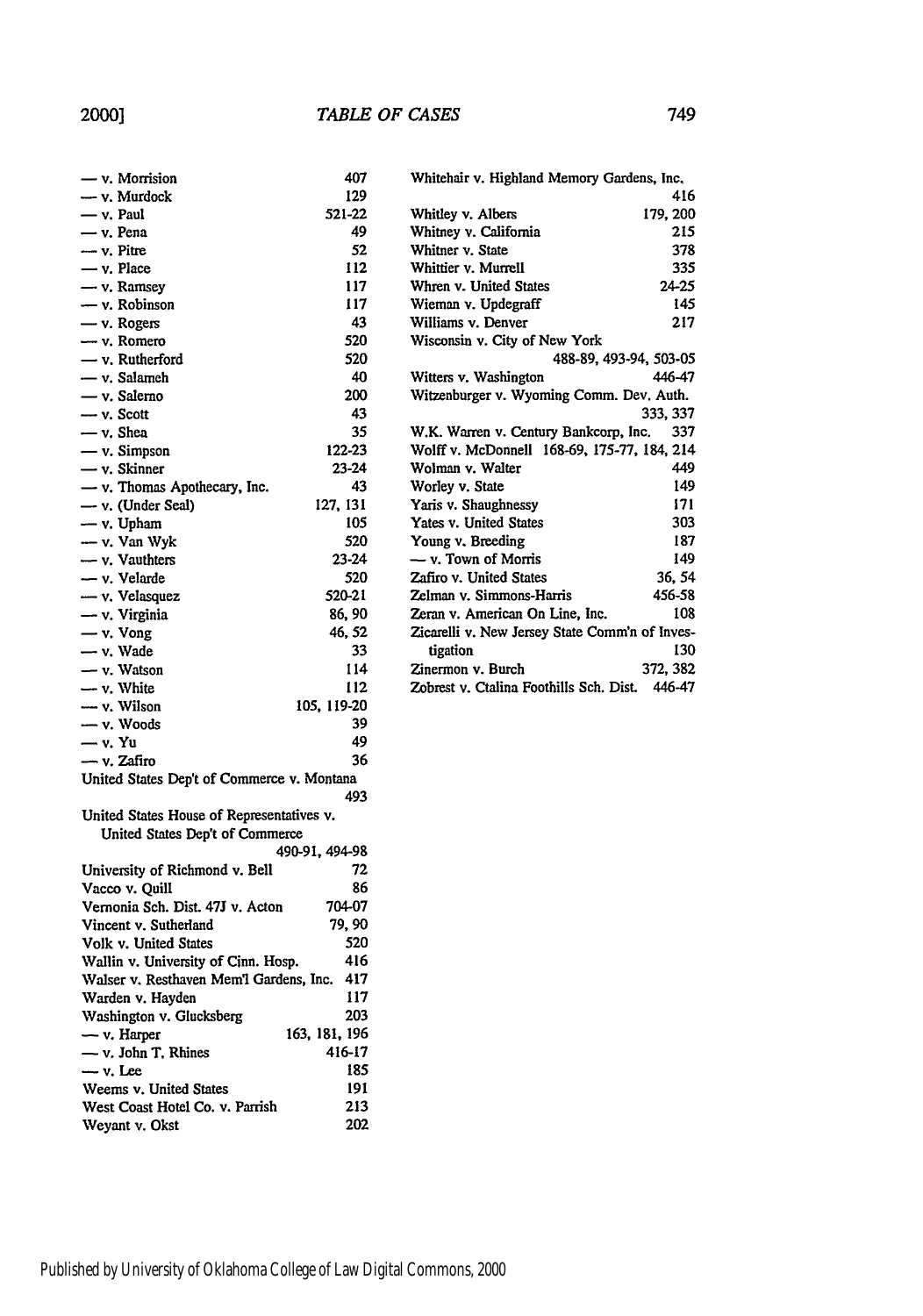## **SUBJECT** INDEX

## *(a) refers to articles (c) refers to comments (n) refers to notes* **(b)** *refers to book reviews*

| <b>ADOPTION</b>                                |                | Funeral home directors and embalmers (a)       |                        |
|------------------------------------------------|----------------|------------------------------------------------|------------------------|
| See also Parent and Child                      |                |                                                | 395-98                 |
| Best interest of the child (a)                 | 353            | Hate crimes (a)                                | 428-30                 |
| Consent (a)                                    | 373-74         | Justified different treatment (a)              | 405                    |
|                                                |                | Licensing laws (a)                             | 430-31                 |
| ARBITRATION AND AWARD                          |                | Overcharging (a)                               | 403-05                 |
| Anti-arbitration view (c)                      | 655            | Power of attorney (a)                          | 432                    |
| Arbitration defined (c)                        | 654            | Rehabilitation Act of 1973 (a)                 | 406-07                 |
| Federal Arbitration Act (FAA) (c)              |                | State anti-discrimination law (a)              | 409-12                 |
|                                                | 653-54, 656-80 | Tort law (a)                                   | 412-19                 |
| Oklahoma (c)                                   | 675-75         | Universal precautions (a)                      | 405                    |
| Oklahoma's Uniform Arbitration Act (OUAA)      |                | Unusual requirements (a)                       | 403                    |
| $\left( c \right)$                             | 674-75         | Wills (a)                                      | 431                    |
| United States Arbitration Law (USAL) (c)       |                |                                                |                        |
|                                                | 655-56         | <b>CONSTITUTIONAL LAW</b>                      |                        |
|                                                |                | See also Religion; Self Incrimination          |                        |
| <b>ATTORNEYS</b>                               |                | "Conscience-shocking" behavior (a)             |                        |
| Feedback, use of in legal education            |                |                                                | 200-02, 204-10, 215-17 |
| -, application of feedback theories (a) 244-79 |                | Constitutional interpretation based on social  |                        |
| $\rightarrow$ bias (a)                         | 249-58         | reality (a)                                    | 162-63                 |
| -, cognitive theory (a)                        | 240-43         | Double jeopardy (n)                            | 299-317                |
| -, feedback message (a)                        | 258-72         | Equal protection (a)                           | 353-55, 443-45         |
| -, feedback provider (a)                       | 247-49         | Fundamental rights (a)                         |                        |
| -, intervention theory (a)                     | 238-39         | 169-70, 181-82, 192, 200, 718-21               |                        |
| -, motivation (a)                              | 272-74         | Initiative petition (n)                        | 281-83                 |
| -, recipient (a)                               | 267-72         | Juvenile curfew (n)                            | 717-35                 |
| -, social judgment theory (a)                  | 243-44         | Lemon test (c)                                 | 444-47, 453-54, 457    |
| Legal education                                |                | Marital privacy (a)                            | 351-52                 |
| -, clinical education movement (a)             | 223, 226       | <b>Oklahoma</b> Constitution                   |                        |
| -, clinical process (a)                        | 234-38         | $\rightarrow$ , article 10, section 14 (n)     | 287                    |
| -, clinical supervision (a)                    | 224            | $-$ , article 10, section 15 (n)               | 287                    |
| -, experiential learning methods (a)           | 224            | $\rightarrow$ , article 10, section 17 (n)     | 287-88                 |
| -, humanistic psychology (a)                   | 231-34         | $-$ , article 10, section 19 (n)               | 288                    |
| -, socratic method (a)                         | 223, 227       | $-$ , article 10, section 23 (n)               | 330-31, 334            |
|                                                |                | $-$ , article 10, section 24 (n)               | 330-31, 334            |
| <b>CIVIL RIGHTS</b>                            |                | -, article 10, section 25 (n) 330-31, 333, 342 |                        |
| Aids/HIV (a)                                   | 389-435        | -, article 29, section 3 (n)                   | 282, 291               |
| Americans with Disabilities Act (ADA) (a)      |                | Oklahoma constitutional debt limitations (n)   |                        |
|                                                | 406-08         |                                                | 319-43                 |
| Consumer fraud and deceptive business practice |                | Overbroad generalizations (a)                  | 354-55                 |
| (a)                                            | 424-25         | Penumbras (a)                                  | 351                    |
| Contract law (a)                               | 419-22         | Procedural due process (a)                     |                        |
| Criminal law (a)                               | 425-30         | 199, 216, 356-60, 369-74, 378, 381-87          |                        |
| Denial of funeral services (a)                 | 400-03         | Rational basis (a)                             | 171-72, 179-82, 189    |
| Federal anti-discrimination law (a)            | 406-08         | Right to die (a)                               | 203                    |
| Federal Trade Commission laws (a)              | 422-23         | Right to free trial (n)                        | 299                    |
| Funeral and burial (a)                         | 389-435        | Right to freedom (a)                           | 192                    |
| Funeral arrangements (a)                       | 398-400        | Right to privacy (a)                           | 169-70, 214            |
|                                                |                | Sectarian schools (c)                          | 443-85                 |
|                                                |                |                                                |                        |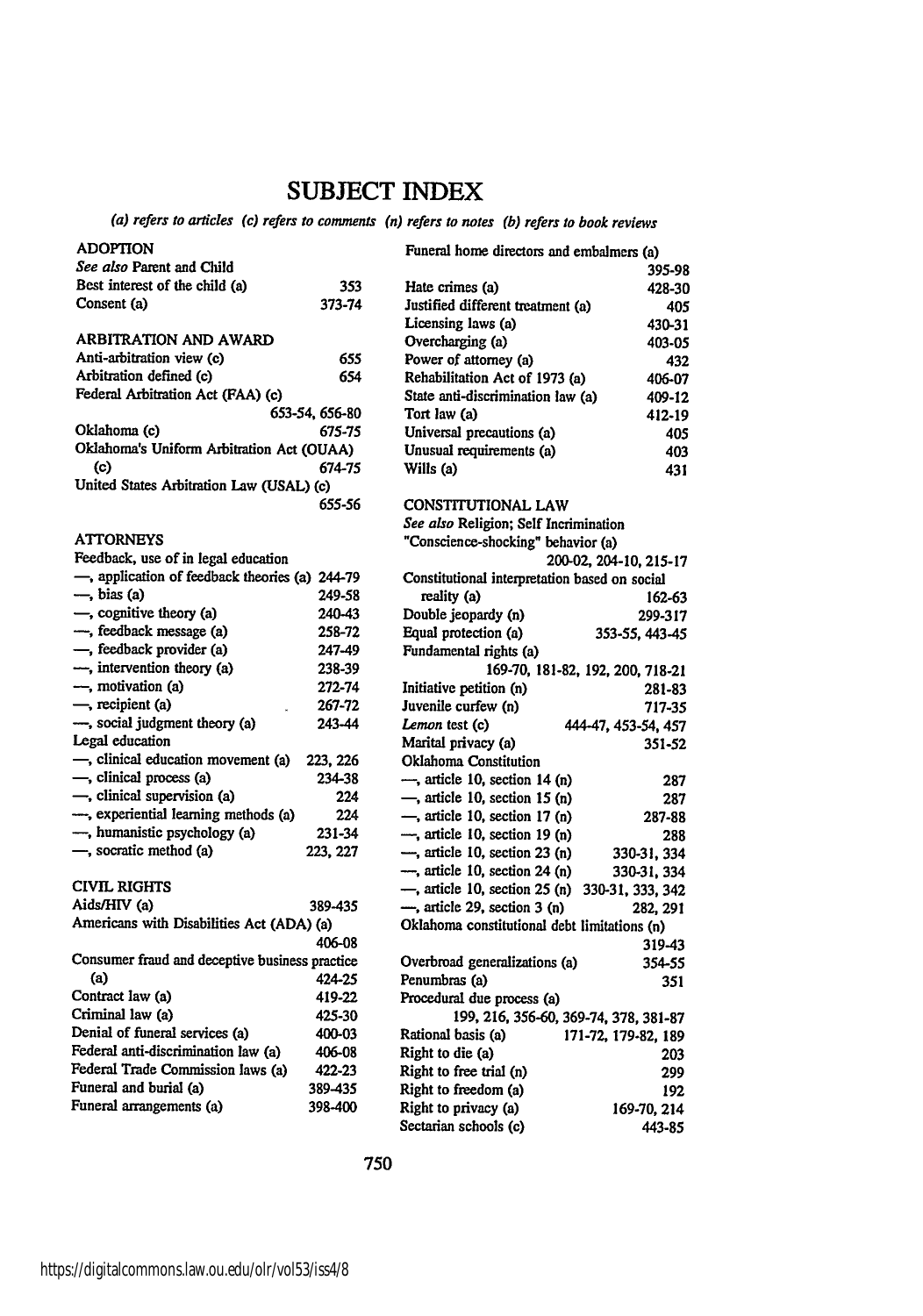#### *SUBJECT INDEX*

| Self-incrimination                              |  |
|-------------------------------------------------|--|
| 134-35, 138<br>-, English law (n)               |  |
| 128-30<br>-, federal court (n)                  |  |
| -, foreign prosecution (n)<br>130-39            |  |
| -, immunity (n)<br>127, 129, 130-31, 138-39     |  |
| 128-30<br>-, state court (n)                    |  |
| Strict scrutiny (a)<br>181                      |  |
| 197-99, 200-01,<br>Substantive due process (a)  |  |
| 205, 210-21, 348, 355-56, 367-80                |  |
| Unenumerated rights (n)<br>717                  |  |
| <b>United State Constitution</b>                |  |
| -, article 1, section 2 (n)<br>487-82           |  |
| 173, 351, 684-86<br>-, Bill of Rights (a)       |  |
| -, Due Process Clause (n)<br>129, 144-47,       |  |
| 173-74, 199, 202-03, 207,                       |  |
| 218, 346, 353-60, 627-29                        |  |
| 191, 209, 697-99<br>-, Eighth Amendment (a)     |  |
| -, Establishment Clause (c)<br>443-85           |  |
| -, Fifth Amendment (a)<br>6, 32, 51, 127-42,    |  |
| 197, 299, 301, 308                              |  |
| -, First Amendment (c) 104-05, 176-78, 289,     |  |
| 437-85, 692-97                                  |  |
| -, Fourteenth Amendment (a)                     |  |
| 87-93, 129, 134, 173-74, 197-98, 213, 219,      |  |
| 299, 302, 346, 438, 487-88, 684-86, 699-701     |  |
| -, Fourth Amendment (a) 32, 99-126, 681-715     |  |
| 443-85<br>-, Free Exercise Clause (c)           |  |
| -, Ninth Amendment (a)<br>351                   |  |
| 173<br>-, Privileges and Immunities Clause (a)  |  |
| Voucher programs                                |  |
| -, Florida opportunity scholarship program      |  |
| 460-62<br>(c)                                   |  |
| -, Maine multidistrict transfer voucher program |  |
| 451-52<br>(c)                                   |  |
| -, Ohio (c)<br>454-59                           |  |
| -, Vermont tuition reimbursement program        |  |
| 459-60<br>$\left( $                             |  |
| 453-54<br>-, Wisconsin (c)                      |  |
|                                                 |  |
| <b>CRIMINAL LAW</b>                             |  |
| Child pornography on the internet               |  |
| 105<br>- Federal Bureau of Investigation (c)    |  |
| 108-26<br>---, Fourth Amendment analysis (c)    |  |
| 105, 107<br>-, internet service providers (c)   |  |
|                                                 |  |

| —, internet service providers (c)            | וטו. נטו |        |
|----------------------------------------------|----------|--------|
| - international arena (c)                    |          | 107    |
| -, nongovernmental organizations (c)         |          | 108    |
| -, obscenity test (c)                        |          | 103    |
| - records of online transmissions (c)        |          | 105    |
| -, technological advances (c) 100-02, 106-07 |          |        |
| -, statutory response (c)                    |          | 102-05 |
| - undercover (c)                             |          | 105-07 |
| -, wiretapping (c)                           |          | 105    |
| Hate crimes (a)                              |          | 428-29 |

| Megatrial                   |                      |
|-----------------------------|----------------------|
| $\rightarrow$ jury (a)      | 38-39, 41, 46, 48-52 |
| -, uncharged misconduct (a) | 39-41, 44-47,        |
|                             | 49.51-53             |
| -, vicarious liability (a)  | 41-43, 48-49, 54     |
| $-$ , FRCP 8 (a)            | 42-43                |
| Mens rea (a)                | 38                   |
| Model penal code (a)        | 426-427              |
|                             |                      |

#### CRIMINAL PROCEDURE

| See also Constitutional Law                   |                         |
|-----------------------------------------------|-------------------------|
| Cyberspace, search and seizure                |                         |
| -, area-based standard (c)                    | 110                     |
| -, computer data (c)                          | 120-22                  |
| -, consent (c)                                | 121                     |
| -, exigent circumstances (c)                  | 117-18                  |
| -, Fourth Amendment (c)                       | 108-26                  |
| -, private searches (c)                       | 110-11                  |
| -, probable cause (c)                         | 115-17                  |
| -, property-based standard (c)                | 109                     |
| -, reasonable expectations test (c)           | 111-15                  |
| -, Tenth Circuit (c)                          | 119-25                  |
| -, unreasonable search and seizure (c)        |                         |
|                                               | 108-10, 114             |
| -, warrants (c)                               | 115-18, 120-22          |
| Drug testing in high schools (c)              | 681-715                 |
| Enhanced punishment for recidivists (n)       |                         |
|                                               | 300-01, 306-08, 312     |
| Joinder (a)                                   | 37-38                   |
| Jury (a)                                      | 38-39                   |
| Megatrial (a)                                 | 35-55                   |
| Miranda right to counsel                      |                         |
| -, break in custody (a)                       | 18, 22, 24-25           |
| -, conclusive (irrebuttable) presumption (a)  |                         |
|                                               | 12-13, 16-18, 26-31     |
| -, <i>Edwards</i> rule (a)                    | 11-12, 15-26, 29-34     |
| -, intervening circumstances (a) 22-23, 26-29 |                         |
| -, length of time between interogation (a)    |                         |
|                                               | 19-21                   |
| -, perpetual prohibition (a)                  | 17                      |
| -, pro se appearance (a)                      | 33                      |
| -, rebuttable presumption (a)                 | 12, 29-30               |
| -, re-interrogation (reinitiation) (a)        |                         |
|                                               | 11-12, 15-17            |
| -, right to silence (a)                       | 14                      |
| -, unrelated crime (a)                        | 20, 22, 28              |
| -, waiver (a)                                 | 13-15, 17, 19-20        |
| Non-capital sentencing (n)                    |                         |
|                                               | 299-300, 303-04, 309-17 |
| Privilege against self-incrimination (n)      | 127-41                  |
| Search and seizure (c)                        | 686-92                  |
| Three strikes (n)                             | 300                     |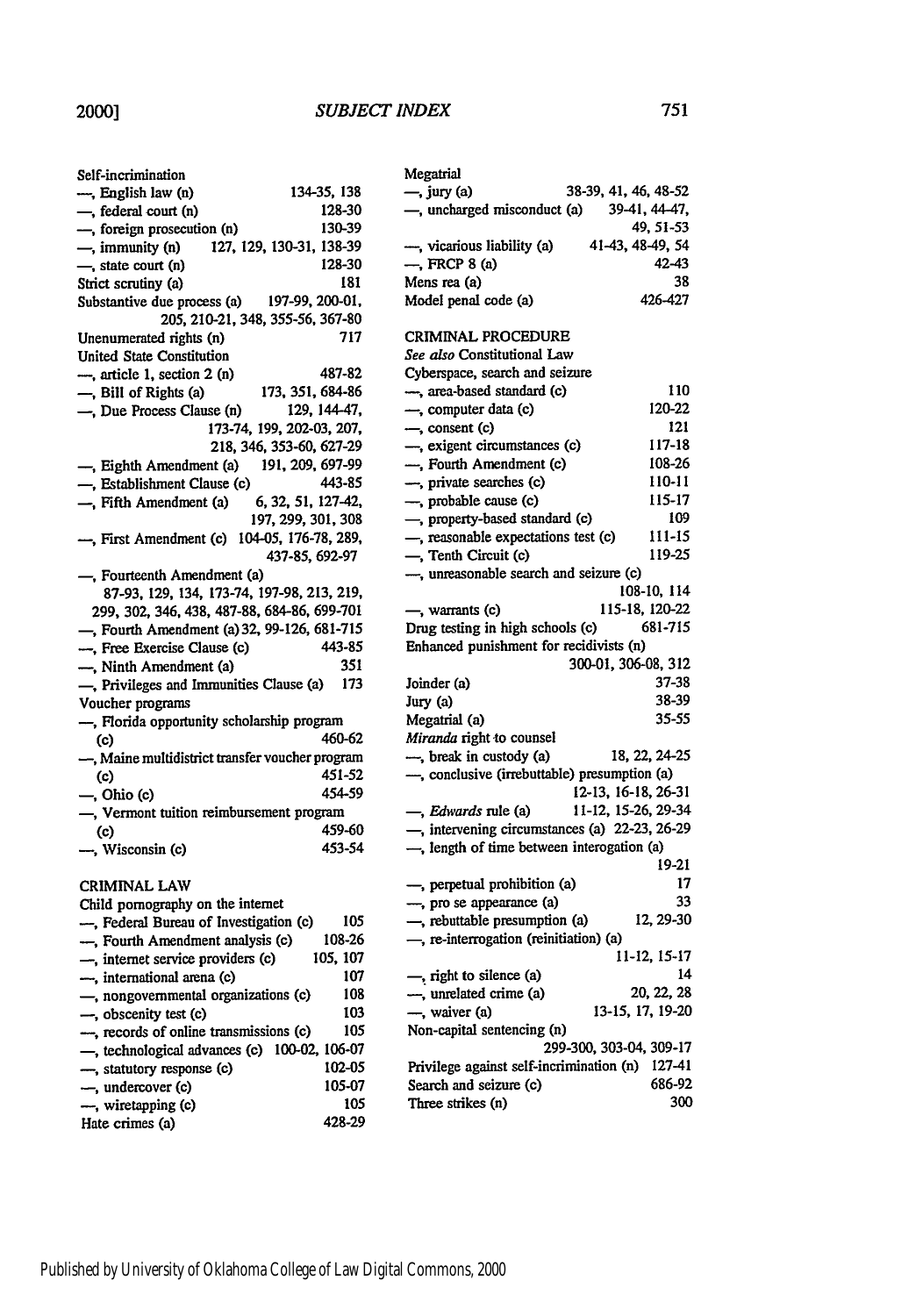#### **DESCENT AND DISTRIBUTION**

| -, acknowledged (a)                       | 83-85, 89, 94           |
|-------------------------------------------|-------------------------|
| —, adoption (a)                           | 81-85                   |
| $\longrightarrow$ , DNA tests (a)         | 84.92                   |
| $\overline{-}$ , heir (a)                 | 80.93                   |
| $\rightarrow$ , issue (a)                 | 81                      |
| —, maternal (a)                           | 81-83, 85               |
| —, nonmarital children (a)                | 77-98                   |
| —, paternal (a)                           | 81-83, 85, 92-93, 97-98 |
| —, parent (a)                             | 77-80                   |
| -, Oklahoma intestacy scheme assessed (a) |                         |
|                                           | 80-93                   |
| -, status litigation (a)                  | 79-80                   |
| -, statutory reform (a)                   | 94-96                   |
| -, testamentary freedom (a)               | 93                      |
| Wills (a)                                 | 431-32                  |

#### EMPLOYMENT LAW

| Age Discrimination in Employment Act (ADEA) |             |
|---------------------------------------------|-------------|
| (c)                                         | 669-73      |
| Back pay (n)                                | 153-59      |
| Classified employee (n)                     | 152-53      |
| Employee at will (n)                        | 144         |
| Federal Arbitration Act (c)                 | 669-73      |
| Felony conviction (n)                       | 150-53      |
| Merit protection system (n)                 | 144. 147-49 |
| Oklahoma state employees (n)                | 144         |
| Permanent classified employee (n)           | 150         |
| Pretermination hearing (n)                  | 146-47      |
| Unclassified employee (n)                   | 151         |

## **ENVIRONMENTAL** LAW

| Environmental Protection Agency (a)          |            |
|----------------------------------------------|------------|
|                                              | 631.637-52 |
| Fast food restaurants (a)                    | 637-39     |
| Food and Drug Administration (a)             | 646-52     |
| Gerber Products (a)                          | 633-37     |
| Non-genetically modified organism (a) 631-52 |            |
| Scientific ignorace and legal liability (a)  |            |
|                                              | 644–48     |
| StarLink controversy (a)                     | 631-33     |
| Total Maximum Daily Load (TMDL) (a)          |            |
|                                              | 643-44     |
| Tyson Foods, Inc. (a)                        | 639-43     |
| ETHICS. LEGAL AND PROFESSIONAL               |            |

#### **ABA** Cannons of **1908** (a) 540-41 **ABA** Code of Professional Responsibility (a) 541-44 **ABA** Ethics 2000 Commission (a) 550-55 **ABA** Model Rule **6.1** (a) 533, 548-50, 572-73

| ABA Standing Committee on Legal Aid and |     |
|-----------------------------------------|-----|
| Indigent Defendants (a)                 | 553 |

| Alabama Code of 1887 (a)                        | 540-41      |
|-------------------------------------------------|-------------|
| Ethos of professional regulations (a)           | 538-40      |
| Florida's Commission on Ethics (n)              | 287         |
| Legal Aid of Western Oklahoma (a)               | 557         |
| Mandatory pro bono service (a)                  | 573-77      |
| Oklahoma Ethics Commission (n)                  |             |
| 282-87, 209, 293-97                             |             |
| -, rule 257, 10-1-3 (n) 287, 290-91, 293-96     |             |
| Oklahoma Indian Legal Services (a)              | 557         |
| Oklahoma Indigent Defense System (a) 558-60     |             |
| Oklahoma Rule of Professional Conduct           |             |
| 1.15(d)(4)(a)                                   | 567-68      |
| Oklahoma Rule of Professional Conduct 6.1       |             |
| (a)                                             | 537, 579-89 |
| Oklahoma Rules of Professional Conduct (a)      |             |
|                                                 | 547-48      |
| "Pro bono publico" (a)                          | 529-37      |
| Pro bono services as a moral obligation (a) 570 |             |
| Rule 6.1 Voluntary Pro Bono Publico Service     |             |
| (a)                                             | 532-33      |
| Rules of Professional Conduct (a)               | 544-47      |
|                                                 |             |
| <b>GOVERNMENT</b>                               |             |
| Census Bureau (n)                               | 488-90      |
| Center for Disease Control (CDC) (a)            | 397-98      |
| Federal Trade Commission (FTC) (a)              | 422-23      |
| Occupational Safety and Health Administration   |             |
| (OSHA) (a)                                      | 397-98      |
| Oklahoma Capitol Improvement Authority (n)      |             |
|                                                 | 319, 327-43 |
| Oklahoma Department of Transportation (n)       |             |
|                                                 | 328-29      |
| United States Justice Department (a)            | 408-09      |
|                                                 |             |
| <b>LEGISLATION</b>                              |             |
| See also Statutory Construction and             |             |
| Interpretation                                  |             |
| Americans with Disabilities Act (a)             | 406-08      |
| Apportionment, statistical sampling (n)         |             |
|                                                 | 490-506     |
| Balanced budget amendments (n)                  | 324         |
| Census Act (n)<br>488-506, 495-97               |             |
| Child Protection Act (c)                        | 102-05, 119 |
| Civil Rights Act of 1871 (a)                    | 173         |
| Dram shop legislation (a)                       | 615-18      |
| Federal Protection of Children Against Sexual   |             |
| Exploitation Act (c)                            | 102-05      |
| Federal Rules of Criminal Procedure             |             |
| -, Rule 8(b) (a)<br>36, 42-43, 45, 48           |             |
| -, Rule 14 (a)                                  | 36          |
| <b>Federal Rules of Evidence</b>                |             |
| —, Rule 104.a (n)                               | 509, 516-17 |
| -, Rule 105 (a)                                 | 46          |
| -, Rule 404.b (a) 38-39, 44-45, 47, 49, 51, 54  |             |
|                                                 |             |

Inheritance rights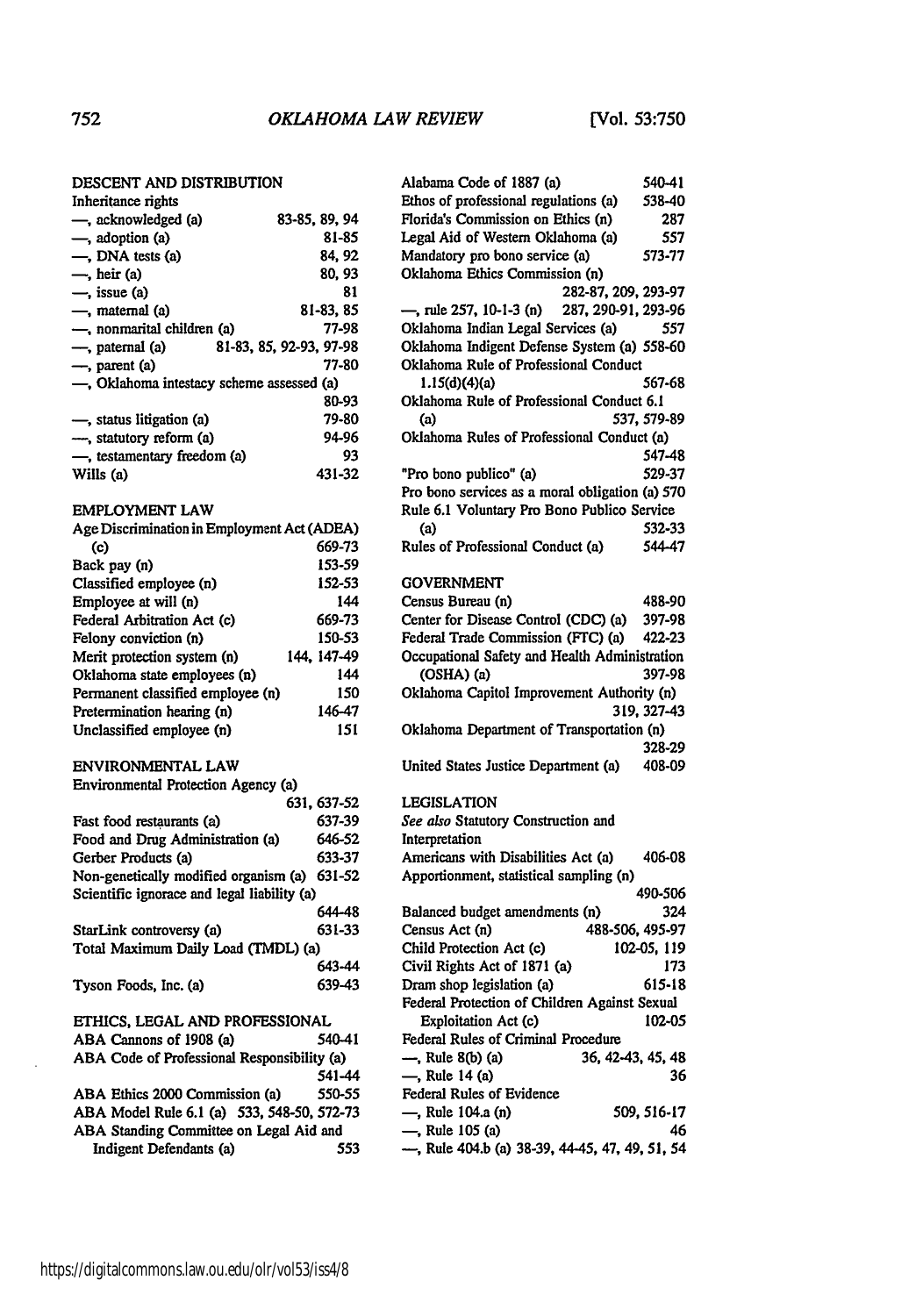#### *SUBJECT INDEX*

| —, Rule 602 (a)                                | 40, 50                                           |
|------------------------------------------------|--------------------------------------------------|
| -, Rule 702 (a)                                | 509-12, 516-17, 522-25                           |
| -, Rule 801 (a)                                | 37                                               |
| Initiative petition (n)                        | 281-83                                           |
| "Little New Deal" (n)                          | 321                                              |
|                                                | Merit System of Personnel Administration Act     |
| (n)                                            | 143-58                                           |
|                                                | Milwaukee Parental Choice Program (c) 453-54     |
| Oklahoma Balanced Budget Amendment (n)         |                                                  |
|                                                | 322                                              |
|                                                | Oklahoma Campaign Compliance and Ethical         |
| Standards Act (n)                              | 282, 284                                         |
| Oklahoma Ethics Commission Act (n)             | 282                                              |
|                                                | Oklahoma Ethics Commission rule 257, 10-1-3      |
| (n)                                            | 287, 290-91, 293-96                              |
| Oklahoma intestacy scheme (a)                  | 80-93                                            |
|                                                |                                                  |
| Oklahoma Personnel Act (n)                     | 143-58                                           |
| 41 Okla. Stat. § 24.1 (n)                      | 143-58                                           |
| 47 Okla. Stat. s 2-101(b) (n)                  | 290-91                                           |
| 73 Okla. Stat. § 160 (n)                       | 327                                              |
| $-$ § 168.6 (n)                                | 319, 327, 330-31                                 |
| Rehabilitation Act of 1973 (a)                 | 406-07                                           |
| Revenue bonds (n)                              | 323-24                                           |
| Self-liquidating debt (n)                      | 325, 338-41                                      |
| Special fund doctrine (n)                      | 325, 338-39                                      |
| Title IX                                       |                                                  |
| -, athletic donations (a)                      | 57-76                                            |
| $-$ , gender discrimination (a)                | 69-71, 73-75                                     |
| -, history (a)                                 | 58-62                                            |
| -, institutional approach (a)                  | 61-62                                            |
| -, interscholastic athletic donations (a)      |                                                  |
|                                                | 58, 72-73                                        |
| -, investigator's manual (a)                   | 66-68                                            |
| -, Javits Act (a)                              | 59-60, 62                                        |
| —, NCAA (a)                                    | 57                                               |
| -, other athletic benefits and opportunity (a) |                                                  |
|                                                | 68-69                                            |
| -, policy interpretation (a)                   | 65-66                                            |
| -, private donations (a)                       | 58, 72-75                                        |
| -, program specific approach (a)               | 60-61                                            |
| -, enforcement regulations (a)                 | 62-64                                            |
| 18 U.S.C. § 2252(a)(2) (c)                     | 122                                              |
| 42 U.S.C. § 1983 (a)                           | 198                                              |
|                                                |                                                  |
| PARENT AND CHILD                               |                                                  |
| See also Adoption                              |                                                  |
| Abortion (a)                                   | 349                                              |
| Best interest of child (a)                     | 349, 353, 366                                    |
|                                                | 346                                              |
| Biological relationship (a)                    | 358                                              |
| Blood test (a)                                 |                                                  |
|                                                | Fundamental liberty interest in child (a) 356-57 |
| Natural mother (a)                             | 346-49, 352-87                                   |
| Natural father (a)                             | 346-49, 352-87                                   |

| Paternity (a)                                     | 346    |  |
|---------------------------------------------------|--------|--|
| Sexual abuse (a)                                  | 362-64 |  |
| Statutory rape (a)                                | 364-68 |  |
| Unmarried persons (a)                             | 351-87 |  |
|                                                   |        |  |
| PRACTICE AND PROCEDURE                            |        |  |
| See also Trial Practice                           |        |  |
| Expert testimony                                  |        |  |
| -, Daubert factors (n)                            | 508-26 |  |
| $\rightarrow$ , general acceptance test (n)       | 508-09 |  |
| -, judge as gatekeeper (n)                        | 515-17 |  |
|                                                   |        |  |
| PRISONS AND PRISONERS                             |        |  |
| Bureaucratization of prison (a)                   | 188-89 |  |
| Inmates unworthy of constitutional safeguards     |        |  |
| (a)                                               | 163    |  |
| Open prisons (a)                                  | 193    |  |
| Presumption against incarceration (a)             | 191    |  |
| Prison rules                                      |        |  |
| —, contemporary rules (a)                         | 166-67 |  |
| $\rightarrow$ , etiology (a)                      | 164-66 |  |
| -, institutional rules (a)                        | 179    |  |
| -, judicial intervention (a)                      | 184-89 |  |
| 175-78, 189, 191<br>-, prisoners' rights (a)      |        |  |
| -, rational basis test (a)<br>171-72, 179-82, 189 |        |  |
| —, reach (a)                                      | 169-71 |  |
| $\rightarrow$ , scope (a)                         | 167-68 |  |
| -, strict scrutiny (a)                            | 181    |  |
|                                                   |        |  |
| PROBATE PRACTICE AND PROCEDURE                    |        |  |

*See* Descent and Distribution

#### **RELIGION**

| <i>See also</i> Constitutional Law |                     |  |
|------------------------------------|---------------------|--|
| Establishment Clause (c)           | 443-85              |  |
| Free Exercise Clause (c)           | 443-85              |  |
| <i>Lemon</i> test (c)              | 444-47, 453-54, 457 |  |
| Sectarian schools (c)              | 443-85              |  |

#### SELF INCRIMINATION

| See also Constitutional Law |                          |
|-----------------------------|--------------------------|
| English Law (n)             | 134-35, 138              |
| Federal court (n)           | 128-30                   |
| Foreign prosecution (n)     | 130-39                   |
| Immunity (n)                | 127, 129, 130-31, 138-39 |

#### STATUTORY CONSTRUCTION **AND**

| <b>INTERPRETATION</b>       |               |
|-----------------------------|---------------|
| See also Legislation        |               |
| Census Act (n)              | 497, 500-03   |
| Child pornography (c)       | 99.102        |
| Federal Arbitration Act (n) | 660, 661-70   |
| Highway improvement (n)     | 319, 327, 333 |
| Internet (c)                | 92, 119       |
|                             |               |

Parental rights/prerogatives (a) **349-87**